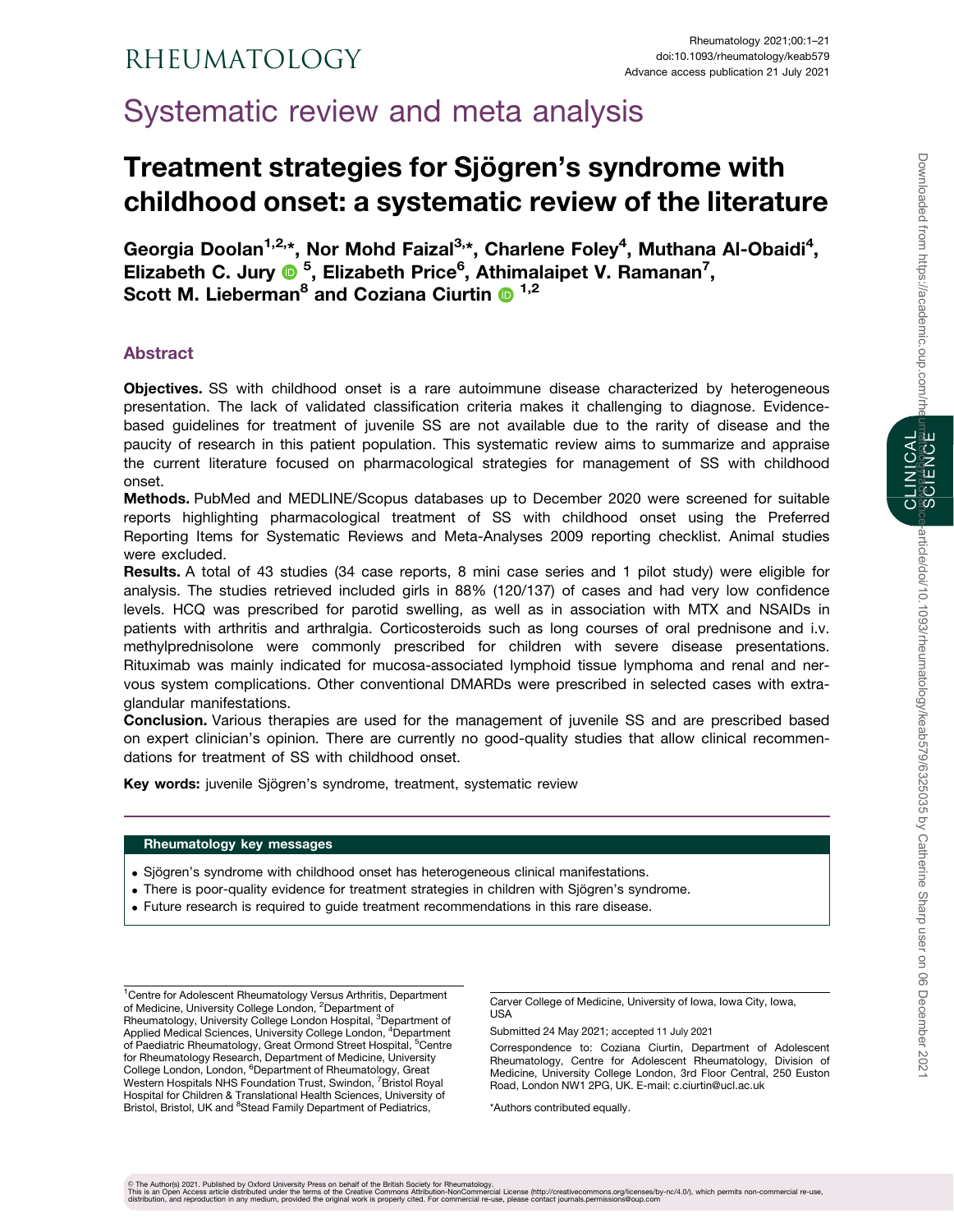# <span id="page-1-0"></span>Introduction

SS is characterized by chronic lymphocytic infiltration of the exocrine glands, resulting in progressive glandular destruction, leading to mucosal dryness [[1](#page-18-0)]. In children, the disease is very rare, with a prevalence that is difficult to estimate, as only a few hundred cases have been reported in the literature overall [[2](#page-18-0)]. In children, SS is less well characterized in terms of clinical presentation and long-term outcomes [[3\]](#page-18-0). When the disease starts before age 18 years it is called SS with childhood onset or juvenile SS. Although some recent progress in defining the disease phenotype in children has been achieved [\[4](#page-18-0)], SS with childhood onset remains a poorly defined and likely underrecognized and underdiagnosed condition [[5](#page-18-0)]. There are also recognized overlapping clinical features with IgG4-related disease in children that frequently presents as orbital disease [[6](#page-18-0)] despite evidence of distinct underlying pathogenesis [[7](#page-18-0)].

There is no gold standard diagnostic tool for SS with childhood onset and therefore diagnosis is based on expert clinical opinion, which is dependent on findings from the clinical history and examination, functional exocrine gland tests, as well as serological and histological evidence [[8\]](#page-18-0). Although historically the diagnostic label of 'primary SS' has been used for children [\[9](#page-18-0)], recent reports have highlighted the large spectrum of clinical symptoms children present with, which are difficult to map against the classification criteria for adults with primary SS [[5\]](#page-18-0). Specialists also argue that it is not suitable to classify SS as 'primary' or 'secondary' to another autoimmune process, as this does not reflect the disease pathogenesis, and they propose the terminology of 'Sjögren's disease' [[10](#page-18-0)]. In this article, to avoid denomination controversies, we decided to use the term 'SS with childhood onset' rather than 'primary SS in children'. Wherever children had features of other autoimmune diseases, details are provided. Therapeutic strategies are similar in children and adults, in particular because of a lack of good-quality evidence for any treatment effectiveness in children with SS, and they will be discussed below.

The purpose of this systematic literature review is to identify and analyse the main publications investigating pharmacological interventions for SS with childhood onset, with a particular focus on their clinical indication and efficacy. We also highlighted the main therapeutic trends in children and adolescents and explored differences in treatment approaches compared with adults with SS.

# Methods

A full literature search was conducted using the PubMed and MEDLINE/Scopus databases to identify scientific reports that mention or discuss in detail the treatment of juvenile SS. The following search terms were used: 'juvenile Sjögren's syndrome' OR 'childhood onset Sjogren's syndrome' OR 'Sjogren's syndrome with childhood onset' OR 'Sjögren's syndrome in children'

OR 'paediatric Siögren's syndrome' OR 'recurrent parotitis' OR 'sicca in children' (PROSPERO registration ref. CRD42021251990).

# Inclusion and exclusion criteria

We included original full-text articles describing randomized controlled trials (RCTs), cross-sectional studies, case series and case reports of patients with SS with childhood onset, defined as disease onset before age 18 years. We included articles published through December 2020 and excluded animal studies and abstracts.

#### Data extraction

Two reviewers (N.M.F. and G.D.) independently screened articles for inclusion in this systematic review. The main reasons for exclusion are recorded in [Fig. 1.](#page-2-0) We grouped the information retrieved into three tables. [Table 1](#page-3-0) includes all eligible papers  $(n = 43)$ . [Tables 2](#page-8-0) and [3](#page-12-0) provide information on the clinical use and efficacy of all therapies used in SS with childhood onset.

#### Quality assessment

To assess the quality of studies, we used the Oxford Centre for Evidence-Based Medicine 2011 Levels of Evidence (cebm.net) [\(Table 1\)](#page-3-0). The assessment bias was evaluated as high, as most of the studies identified were small case series and case reports, with only a very few cohort studies [[11,](#page-18-0) [12\]](#page-18-0).

#### **Results**

#### Study selection

An algorithm detailing the number of studies included and excluded, with reasons for exclusions, is included in [Fig. 1](#page-2-0). In total, 43 studies were identified as eligible. Cohen's  $\kappa$  coefficient for interrater agreement was 0.87 (95% agreement). Our research did not identify any interventional studies.

The papers retrieved included between 1 and 40 patients and 88% (120/127) of cases reported were girls. The patient age distribution across all eligible papers was 2.6–17 years; however, the youngest patient's age at the onset of SS symptoms was 5 months [\(Table 1\)](#page-3-0).

Below, we present the main findings related to various therapeutic strategies used in the management of SS with childhood onset.

#### Evidence for use of NSAIDs

A small proportion of children with SS were prescribed NSAIDs [10% (12/118)]. From the data available for five patients, we learned that the mean age at SS diagnosis was 11 years (range 6–17) and 80% (4/5) were females. Of the 12 cases, 2 children had an overlapping diagno-sis of juvenile RA (JRA) [\[16,](#page-19-0) [23\]](#page-19-0) and another child had a diagnosis of aseptic meningoencephalitis with an old intracranial haemorrhage [[14\]](#page-19-0). The main clinical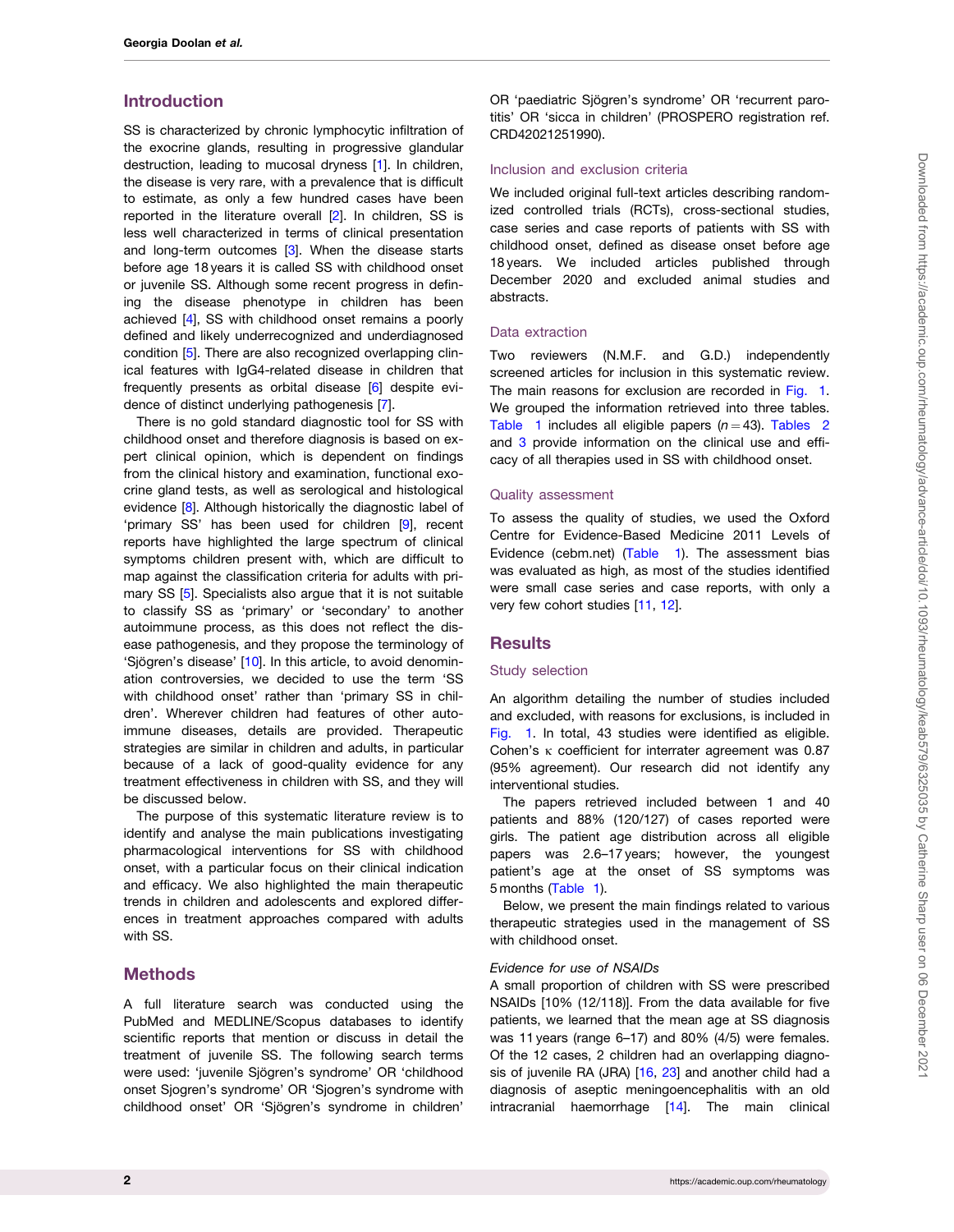### <span id="page-2-0"></span>Fig. 1 Flow chart of study selection

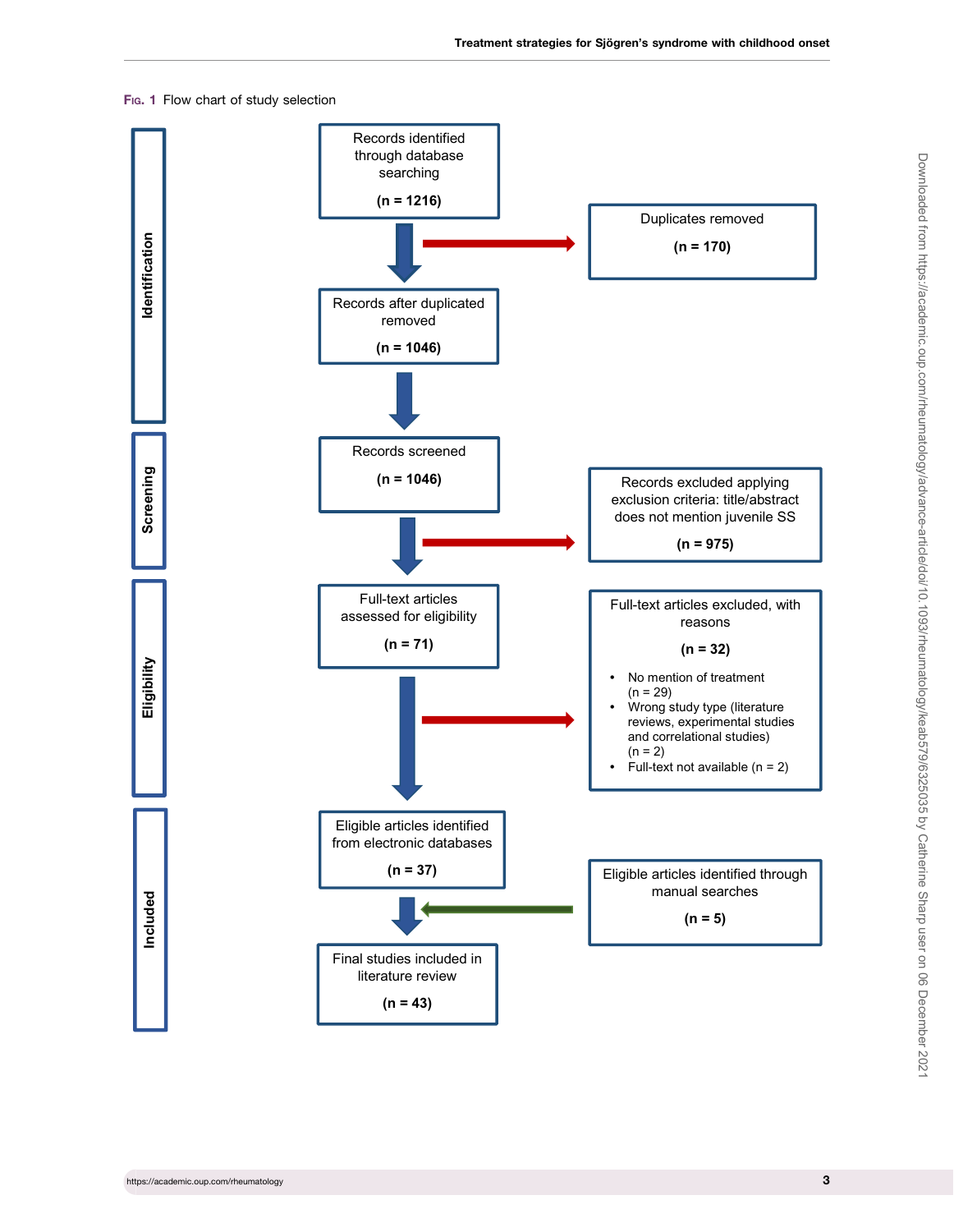| Author, year<br>[reference]                  | Level of<br>evidence<br>(Oxford<br>criteria) | N(F:M) | <b>Patient classifica-</b><br>tion criteria used                                                                                                                                                                                        | Age at symptoms<br>onset (years)/age<br>at diagnosis (years)<br>[mean (range) for<br>studies where $N > 2$ ] | <b>Associated</b><br>conditions/<br>comorbidities,<br>n (%)                                                                                                                             | <b>Cumulative signs and</b><br>symptoms, n (%, where<br>applicable)                                                                                                                                                                                                                               |
|----------------------------------------------|----------------------------------------------|--------|-----------------------------------------------------------------------------------------------------------------------------------------------------------------------------------------------------------------------------------------|--------------------------------------------------------------------------------------------------------------|-----------------------------------------------------------------------------------------------------------------------------------------------------------------------------------------|---------------------------------------------------------------------------------------------------------------------------------------------------------------------------------------------------------------------------------------------------------------------------------------------------|
| Singer et al.,<br>2008 [11]                  | 4                                            | 7(7:0) | Not specified                                                                                                                                                                                                                           | NA/14.2 [10-17]                                                                                              | JIA, 1/7 (14)                                                                                                                                                                           | Arthralgia, 4/7 (57)<br>Joint swelling, 3/7 (42)<br>Fatigue, 3/7 (42)<br>Purpuric rash, 2/7 (29)<br>Recurrent parotitis, 1/7 (14)<br>RP, 1/7 (14)<br>Headache with hemiplegia,<br>1/7(14)<br>Sicca symptoms, 1/7 (14)<br>Mouth ulcers, 1/7 (14)<br>Lower back pain, 1/7 (14)                      |
| Cimaz et al.,<br>2003 [12]                   | 4                                            |        | 40 (35:5) Variable classifica-<br>tion criteria. Not<br>specified                                                                                                                                                                       | 10.7/12.4                                                                                                    | <b>NA</b>                                                                                                                                                                               | Recurrent parotid swelling,<br>29/40 (75)<br>Dry mouth, 5/40 (12.5)<br>Dry eyes, 5/40 (12.5)<br>Other, 5/40 (12.5)<br>Dry eyes and dry mouth,<br>4/40 (10)<br>Arthritis/arthralgia, 4/40 (10)<br>Fever, 4/40 (10)<br>Fatigue, 3/40 (7.5)<br>Submandibular swelling,<br>2/40(5)                    |
| Schuetz et al.,<br>2010 [13]                 | 4                                            | 8(7:1) | Not specified (diag-<br>nosis based on<br>histological evi-<br>dence of salivary<br>gland involvement<br>with or without<br>positive<br>autoantibodies)                                                                                 | 6.5 [0.5-12]/10.6<br>$[6 - 15]$                                                                              | SLE and AIH, 1/8<br>(12.5)<br>JIA, 1/8 (12.5)                                                                                                                                           | Arthralgia/arthritis, 4/8 (50)<br>Systemic symptoms, 3/8<br>(37.5)<br>Sicca symptoms, 3/8 (37.5)<br>Parotitis, 3/8 (37.5)<br>Keratitis, 2/8 (25)<br>Renal involvement, 2/8 (25)<br>Rash, 1/8 (12.5)<br>Tendinitis, 1/8 (12.5)<br>Photophobia, 1/8 (12.5)<br>Uveitis, 1/8 (12.5)<br>RP, 1/8 (12.5) |
| Kobayashi et al.,<br>1996 [14]               | 4                                            | 4(4:0) | Not specified                                                                                                                                                                                                                           | 8.75 [7-10]/10.75<br>$[10 - 12]$                                                                             | SLE, 1/4 (25)<br>MCTD, 1/4 (25)<br>Interstitial nephritis,<br>2/4(50)<br>Aseptic meningo-<br>encephalitis, 1/4 (25)<br>Thyroiditis, 1/4 (25)<br>Intracranial haemor-<br>rhage, 1/4 (25) | Parotitis, 4/4 (100)<br>Arthritis, 2/4 (50)<br>Rash, 2/4 (50)<br>KCS, 2/4 (50)<br>Fever, 2/4 (50)<br>Parotitis, 1/4 (25)<br>Sicca symptoms, 1/4 (25)<br>RP, 1/4 (25%)                                                                                                                             |
| Tomiita et al.,<br>2010 [15]                 | 3B                                           | 5(5:0) | Japanese SS diag-<br>nostic criteria<br>(1999)                                                                                                                                                                                          | NA/13.6 [9-16]                                                                                               | JIA, 1/4 (25)<br>SLE, 1/4 (25)                                                                                                                                                          | Xerostomia, 4/5 (80)<br>Other symptoms not<br>specified                                                                                                                                                                                                                                           |
| Franklin et al.,<br>1986 [16]                | 4                                            | 5(4:1) | At least two of the<br>following three<br>criteria: keratocon-<br>junctivitis sicca,<br>histological evi-<br>dence of salivary<br>gland involvement<br>with SS and asso-<br>ciation with well-<br>defined connective<br>tissue disorder | NA/12.6 [5-17]                                                                                               | JRA, 4/5 (80)<br>SLE, 2/5 (40)<br>Proliferative glomer-<br>ulonephritis, 2/5 (40)<br>Papillary carcinoma of<br>the thyroid gland,<br>1/5(20)                                            | Xerostomia, 5/5 (100)<br>Xerophthalmia, 5/5 (100)<br>Parotid enlargement, 4/5<br>(80)<br>Anterior cervical adenop-<br>athy, 2/5 (40)<br>Polyarticular arthritis,<br>4/5(40)                                                                                                                       |
| Saad-<br>Magalhães<br>et al., 2011<br>$[17]$ | 4                                            | 8(6:2) | AECG-2002 (only 3/8 5-13 years/NA<br>patients fulfilled<br>the criteria)                                                                                                                                                                |                                                                                                              | NA                                                                                                                                                                                      | Ocular symptoms, 5/8 (62.5)<br>Oral symptoms, 3/8 (37.5)<br>RP, 3/8 (37.5)                                                                                                                                                                                                                        |

<span id="page-3-0"></span>TABLE 1 Clinical manifestations and characteristics of patients with SS with childhood onset included in literature reports describing the use of various treatments

(continued)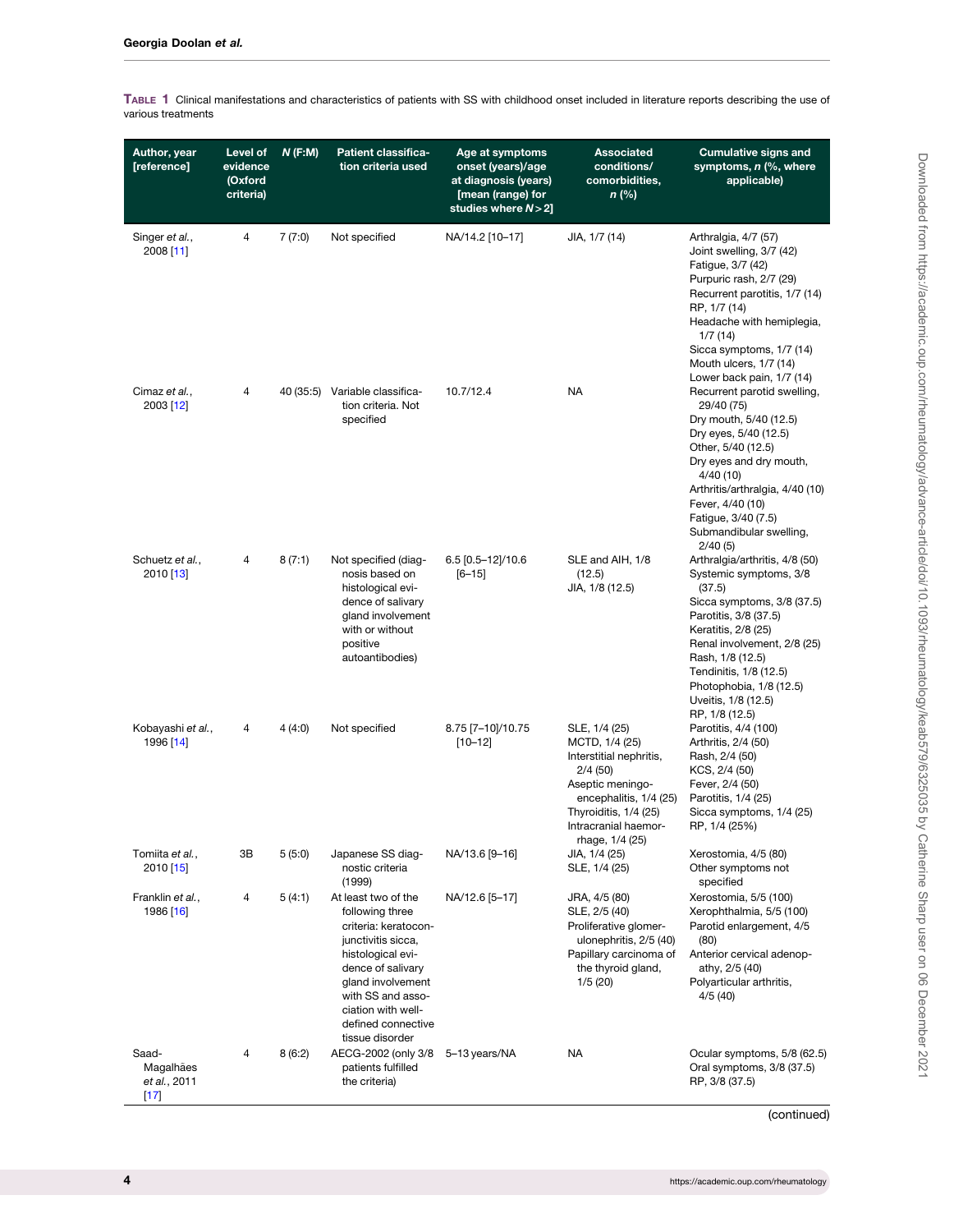| vel of<br>dence<br>xford<br>teria) | $N$ (F:M) | <b>Patient classifica-</b><br>tion criteria used         | Age at symptoms<br>onset (years)/age<br>at diagnosis (years)<br>[mean (range) for<br>studies where $N>2$ ] | <b>Associated</b><br>conditions/<br>comorbidities,<br>$n$ (%) | <b>Cumulative signs and</b><br>symptoms, n (%, where<br>applicable)                                                                                                                                                                                                                                                                                                |
|------------------------------------|-----------|----------------------------------------------------------|------------------------------------------------------------------------------------------------------------|---------------------------------------------------------------|--------------------------------------------------------------------------------------------------------------------------------------------------------------------------------------------------------------------------------------------------------------------------------------------------------------------------------------------------------------------|
|                                    |           |                                                          |                                                                                                            |                                                               | Recurrent parotitis, 3/8<br>(37.5)<br>Arthritis, 2/8 (25)<br>Tenosynovitis, 2/8 (25)<br>Enlarged lymph nodes, 2/8<br>(25)<br>Arthralgia, 1/8 (12.5)<br>Myalgia, 1/8 (12.5)<br>Osteomalacia, 1/8 (12.5)<br>Migraine, 1/8 (12.5)<br>Lymphocytic gastritis, 1/8<br>(12.5)<br>Anaemia, 1/8 (12.5)<br>Dry skin, 1/8 (12.5)<br>Eczema, 1/8 (12.5)<br>Fatigue, 1/8 (12.5) |
|                                    |           |                                                          |                                                                                                            |                                                               | Corneal abrasions, 1/8 (12.5)<br>Swollen parotid glands, 1/8<br>(12.5)<br>Recurrent orbital swelling,                                                                                                                                                                                                                                                              |
| 4                                  | 3(3:0)    | <b>AECG 2002</b>                                         | 15.66 [15-16]/15.66<br>$[15 - 16]$                                                                         | <b>NA</b>                                                     | 1/8(12.5)<br>Xerostomia, 3/3 (100)<br>Parotid enlargement, 2/3<br>(66)<br>Keratitis, 1/3 (33)                                                                                                                                                                                                                                                                      |
|                                    |           |                                                          |                                                                                                            |                                                               | Dental caries , 1/3 (33)<br>RP, 1/3 (33)<br>Arthralgia, 1/3 (33)                                                                                                                                                                                                                                                                                                   |
| 4                                  | 4(4:0)    | Revised International<br>Classification for<br>SS (2002) | NA/9-17<br>years                                                                                           | <b>NA</b>                                                     | Anterior neck and axillary<br>lymph node swellings,<br>2/4(50)<br>Haematuria and proteinuria,<br>2/4(50)<br>Repeated epistaxis, 2/4 (50)                                                                                                                                                                                                                           |
|                                    |           |                                                          |                                                                                                            |                                                               | Stunted growth, 2/4 (50)<br>Rampant caries, 2/4 (50)<br>Arthritis, 1/4 (25)<br>Joint swelling, 1/4 (25)<br>Haemoptysis, 1/4 (25)<br>Hypokalaemia, 1/4 (25)                                                                                                                                                                                                         |
| 4                                  | 4 (4:0)   | A combination of<br>2017 ACR/EULAR<br>and expert opinion | 16/16                                                                                                      | N/A                                                           | Malar rashes, 1/4 (25)<br>Case 1: abnormal behaviour,<br>tremors, insomnia, poly-<br>phagia, polyuria, and sui-<br>cidal ideation                                                                                                                                                                                                                                  |
|                                    |           |                                                          | 16/12                                                                                                      |                                                               | Case 2: 4 year history of se-<br>vere anxiety, OCD, and tic<br>disorder presented with<br>an abrupt and severe wor-<br>sening of anxiety, OCD<br>and new auditory<br>hallucinations                                                                                                                                                                                |
|                                    |           |                                                          | 19/19 (adult-<br>onset)                                                                                    |                                                               | Case 3: progressively<br>altered behaviour, inco-<br>herent speech, insomnia,<br>headache, and tangential<br>thoughts                                                                                                                                                                                                                                              |
|                                    |           |                                                          | 17/17                                                                                                      |                                                               | Case 4: new-onset suicidal<br>ideation, paranoia, confu-<br>sion and emotional lability                                                                                                                                                                                                                                                                            |
| 5                                  | 2(2:0)    | Expert opinion                                           | F, 0.7/10                                                                                                  | <b>NA</b>                                                     | Case 1: purpura,<br>polyarthritis, uveitis, RTA,<br>sialadenitis                                                                                                                                                                                                                                                                                                   |

(continued)

<span id="page-4-0"></span>TABLE 1 Continued Author, year [reference]

Hamzaoui et al., 2010 [\[18](#page-19-0)]

Yang et al., 2009 [\[19](#page-19-0)]

Hammett et al.,  $2020$   $[20]$  $[20]$ 

Pessler et al., 2006 [\[21](#page-19-0)]

Level of evidence (Oxford criteria)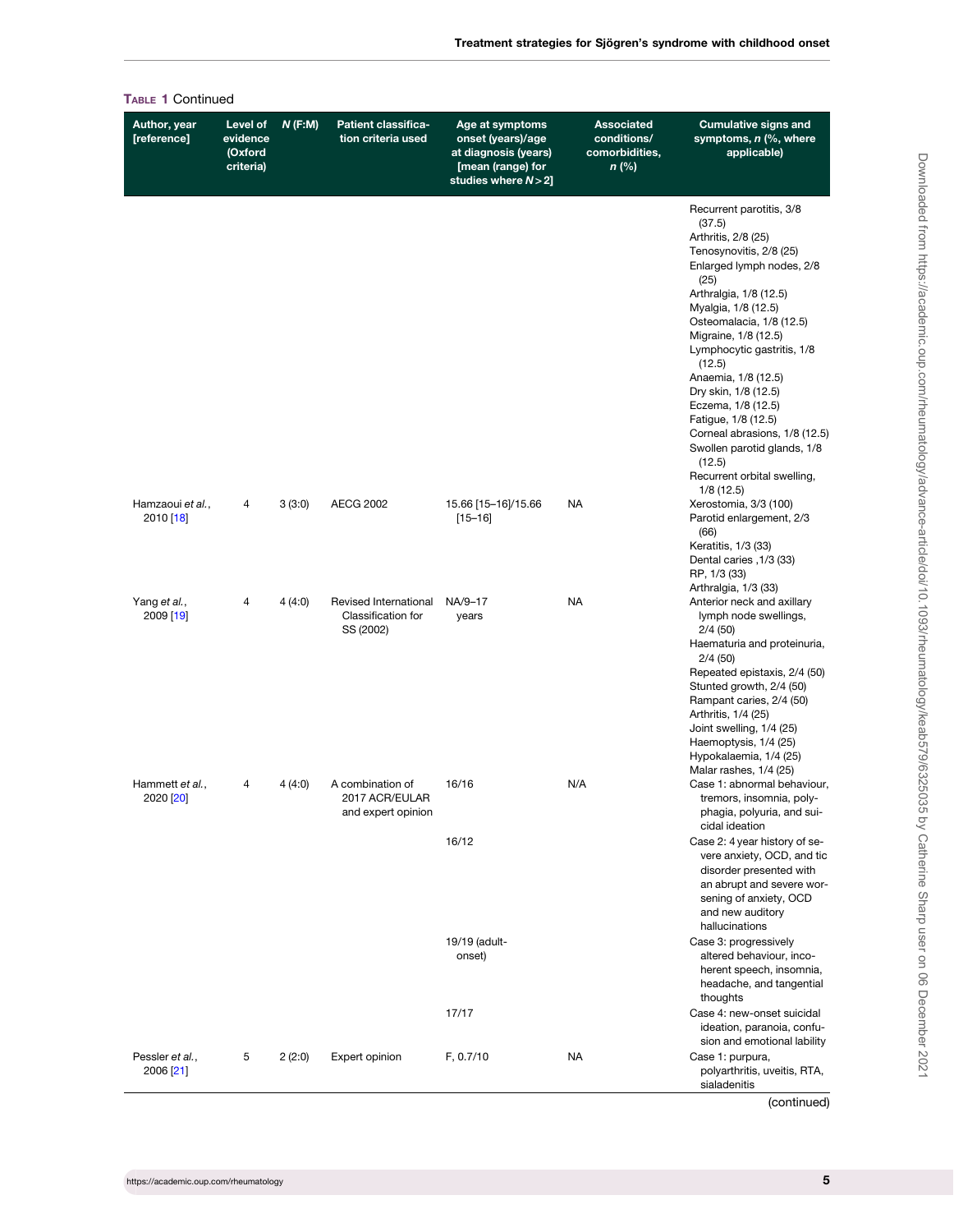# <span id="page-5-0"></span>TABLE 1 Continued

| Author, year<br>[reference]                                                               | Level of<br>evidence<br>(Oxford<br>criteria) | $N$ (F:M) | <b>Patient classifica-</b><br>tion criteria used                             | Age at symptoms<br>onset (years)/age<br>at diagnosis (years)<br>[mean (range) for<br>studies where $N > 2$ ] | <b>Associated</b><br>conditions/<br>comorbidities,<br>$n$ (%)   | <b>Cumulative signs and</b><br>symptoms, n (%, where<br>applicable)                                                                                                                                                                  |
|-------------------------------------------------------------------------------------------|----------------------------------------------|-----------|------------------------------------------------------------------------------|--------------------------------------------------------------------------------------------------------------|-----------------------------------------------------------------|--------------------------------------------------------------------------------------------------------------------------------------------------------------------------------------------------------------------------------------|
|                                                                                           |                                              |           |                                                                              | F, 6/10                                                                                                      | <b>NA</b>                                                       | Case 2: sialadenitis, RTA/<br>GN                                                                                                                                                                                                     |
| Tesher et al.,<br>2019 [22]                                                               | 5                                            | 2(1:1)    | Revised International<br>Classification for<br>SS (2002)                     | F, 15/15<br>M, 15/15                                                                                         | <b>NA</b>                                                       | Case 1: MALT parotid gland<br>Case 2: MALT parotid gland,<br>arthritis                                                                                                                                                               |
| De Souza et al.,<br>2012 [23]                                                             | 5                                            | 1(1:0)    | Revised International<br>Classification for<br>SS (2002)                     | F, 8/16                                                                                                      | <b>NA</b>                                                       | Dry eyes, dry mouth                                                                                                                                                                                                                  |
| Houghton et al.,<br>2005 [24]                                                             | 5                                            | 2(2:0)    | Expert opinion                                                               | F, 14                                                                                                        | <b>NA</b>                                                       | Case 1: parotid swelling,<br>dental caries, keratitis,<br>xerostomia, LIP                                                                                                                                                            |
|                                                                                           |                                              |           |                                                                              | F, 14                                                                                                        |                                                                 | Case 2: parotid swelling                                                                                                                                                                                                             |
| Berman et al.,<br>1990 [25]                                                               | 5                                            | 1(1:0)    | Expert opinion with<br>histological evi-<br>dence (parotid<br>biopsy)        | F, 10                                                                                                        | NMOSD,<br>hypothyroidism                                        | NMOSD (presented with<br>weakness, decreased<br>sensation in right arm,<br>headache, dizziness, vom-<br>iting and low-grade fever)                                                                                                   |
| Kornitzer et al.,<br>2016 [26]                                                            | 5                                            | 1(1:0)    | Expert opinion with<br>histological evi-<br>dence (salivary<br>gland biopsy) | F, 6/9                                                                                                       | <b>NMOSD</b>                                                    | NMOSD (presented with<br>fever, headache, progres-<br>sive right-side weakness<br>and altered mental status)                                                                                                                         |
| Ostuni et al.,<br>1996 [27];<br>specific<br>details only<br>given for 2 of<br>10 patients | 4                                            | 10(8:2)   | Copenhagen<br>criteria                                                       | $11(4-14)/14.6(11-17)$                                                                                       | dRTA, 1/10 (10)<br>Mesangial glomerulo-<br>nephritis, 1/10 (10) | Parotid swelling, 10/10 (100)<br>Xerostomia, 3/10 (30)<br>Several dental caries, 1/10<br>(10)<br>Rampant caries, 3/10 (30)<br>Recurrent oral candidiasis,<br>1/10(10)<br>Other symptoms: arthralgia,<br>fever, rash, fatigue, muscle |
| Baszis et al.,<br>2011 [28]                                                               | 4                                            | 4 (3:1)   | Not specified                                                                | NA/12 [9-17]                                                                                                 | NA                                                              | weakness<br>Recurrent bilateral parotitis,<br>3/4(75)<br>Unilateral parotitis, 1/4 (25)<br>Fever, 2/4 (50)<br>Rash, 1/4 (25)<br>Headache, 1/4 (25)<br>Polyarthritis, 1/4 (25)                                                        |
| Gmuca et al.,<br>2017 [29]                                                                | 5                                            | 2(2:0)    | Expert opinion with<br>histological evi-<br>dence (lip biopsy)               | F, 11                                                                                                        | <b>NMOSD</b>                                                    | NMOSD (presented with<br>optic neuritis), sicca<br>symptoms                                                                                                                                                                          |
|                                                                                           |                                              |           |                                                                              | F, 13                                                                                                        |                                                                 | NMOSD (presented with<br>optic neuritis)                                                                                                                                                                                             |
| Flaitz et al.,<br>2001 [30]                                                               | 5                                            | 1(1:0)    | Expert opinion with<br>histological evi-<br>dence (labial lip<br>biopsy)     | F, 11/14                                                                                                     | <b>NA</b>                                                       | Bilateral parotid swelling,<br>dental problems                                                                                                                                                                                       |
| Nathavitharana<br>et al., 1995<br>[31]                                                    | 5                                            | 1(0:1)    | Expert opinion with<br>histological evi-<br>dence (salivary<br>gland biopsy) | M, 5                                                                                                         | NA                                                              | Tooth decay, fever, weight<br>loss, bilateral parotid<br>enlargement                                                                                                                                                                 |
| Siamopoulou-<br>Mavridou<br>et al., 1989                                                  | 5                                            | 2(1:1)    | Expert opinion with<br>histological evi-<br>dence (labial saliv-             | M, 8/12                                                                                                      | <b>NA</b>                                                       | Recurrent parotid swelling<br>enlargement, keratocon-<br>junctivitis sicca                                                                                                                                                           |
| $[32]$                                                                                    |                                              |           | ary gland and lip<br>biopsy,<br>respectively)                                | F, 3                                                                                                         | <b>JRA</b>                                                      | Arthritis, parotic gland en-<br>largement, dry eyes and<br>dry mouth                                                                                                                                                                 |
| Civilibal et al.,<br>2007 [33]                                                            | 5                                            | 1(1:0)    | Expert opinion with<br>histological evi-<br>dence (salivary<br>gland biopsy) | F, 9/13                                                                                                      | N/A                                                             | Recurrent bilateral swelling,<br>arthralgia                                                                                                                                                                                          |

(continued)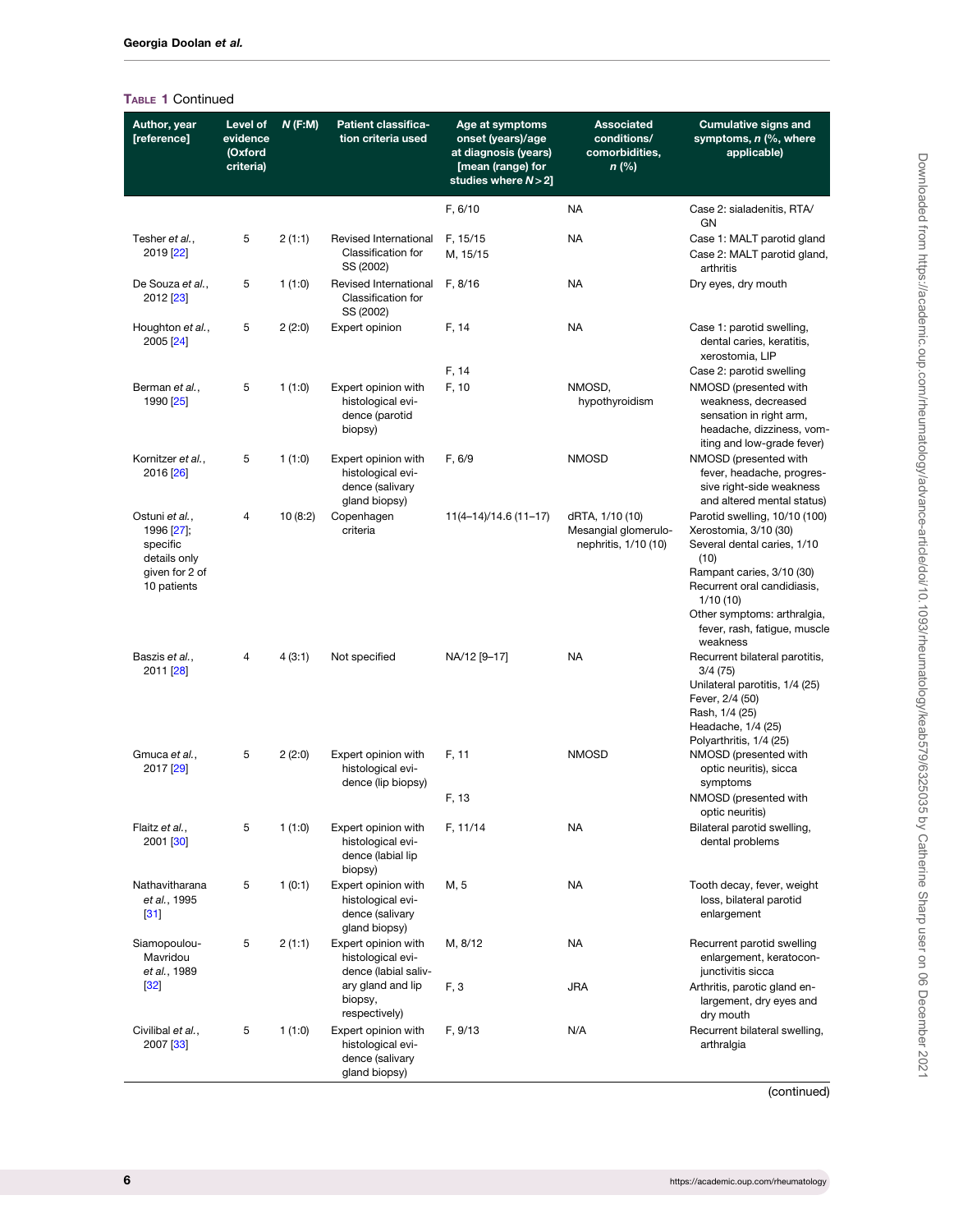<span id="page-6-0"></span>

|                                                  | <b>TABLE 1 Continued</b>                     |        |                                                                                                                     |                                                                                                              |                                                             |                                                                                                                                  |
|--------------------------------------------------|----------------------------------------------|--------|---------------------------------------------------------------------------------------------------------------------|--------------------------------------------------------------------------------------------------------------|-------------------------------------------------------------|----------------------------------------------------------------------------------------------------------------------------------|
| Author, year<br>[reference]                      | Level of<br>evidence<br>(Oxford<br>criteria) | N(F:M) | <b>Patient classifica-</b><br>tion criteria used                                                                    | Age at symptoms<br>onset (years)/age<br>at diagnosis (years)<br>[mean (range) for<br>studies where $N > 2$ ] | <b>Associated</b><br>conditions/<br>comorbidities,<br>n (%) | <b>Cumulative signs and</b><br>symptoms, n (%, where<br>applicable)                                                              |
| Pessler et al.,<br>2006 [34]                     | 5                                            | 1(1:0) | Expert opinion with<br>histological evi-<br>dence (salivary<br>gland biopsy)                                        | F, 1/11                                                                                                      | <b>RTA</b>                                                  | Purpura, polyarthritis, uve-<br>itis, severe dental caries                                                                       |
| De Oliveira<br>et al., 2011<br>$\left[35\right]$ | 5                                            | 1(1:0) | American-European<br>Consensus Group<br>classification<br>criteria for SS                                           | F, 2.6                                                                                                       | <b>NA</b>                                                   | Xerostomia, xeropthalmia,<br>bilateral parotic gland<br>enlargement                                                              |
| Ohlsson et al.,<br>2006 [36]                     | 5                                            | 1(1:0) | Expert opinion                                                                                                      | F, 8                                                                                                         | dRTA                                                        | Arthritis                                                                                                                        |
| Nikitakis et al.,<br>2003 [37]                   | 5                                            | 1(1:0) | Expert opinion with<br>histological evi-<br>dence (parotid<br>biopsy and labial<br>minor salivary<br>glands biopsy) | F, 4                                                                                                         | NA                                                          | Bilateral parotid gland<br>enlargement                                                                                           |
| Ohtsuka et al.,<br>1995 [38]                     | 5                                            | 1(1:0) | Japanese criteria<br>$(1980 - 85)$                                                                                  | F, 9                                                                                                         | <b>CNS</b> manifestations                                   | SS with CNS involvement<br>(other symptoms included<br>fever, nausea, xerostomia,<br>parotid gland<br>enlargement)               |
| Zhang et al.,<br>2007 [39]                       | 5                                            | 1(1:0) | Expert opinion with<br>histological evi-<br>dence (minor saliv-<br>ary gland biopsy)                                | F, 6/9                                                                                                       | PHTN                                                        | Recurrent parotid enlarge-<br>ment, xerostomia, pur-<br>pura, exertional dyspnoea                                                |
| Skalova et al.,<br>2008 [40]                     | 5                                            | 1(1:0) | Expert opinion                                                                                                      | F, 16                                                                                                        | dRTA                                                        | Rapid-onset muscle weak-<br>ness, dysphagia, dyspho-<br>nia, significant wasting                                                 |
| Moy et al., 2014<br>$[41]$                       | 5                                            | 1(1:0) | Expert opinion with<br>histological evi-<br>dence (labial gland<br>biopsy)                                          | F, 9                                                                                                         | <b>NA</b>                                                   | Recurrent parotid swelling                                                                                                       |
| Ladino et al.<br>2015 [42]                       | 5                                            | 1(0:1) | Expert opinion with<br>histological evi-<br>dence (salivary<br>gland biopsy)                                        | M, 9/12                                                                                                      | <b>NA</b>                                                   | Arthralgia                                                                                                                       |
| Thouret et al.<br>2002 [43]                      | 5                                            | 1(1:0) | Expert opinion with<br>histological evi-<br>dence (labial gland<br>biopsy)                                          | F, 9/13                                                                                                      | <b>NA</b>                                                   | Bilateral parotid swelling                                                                                                       |
| Shahi et al.,<br>2011 [44]                       | 5                                            | 1(1:0) | Expert opinion with<br>histological evi-<br>dence (salivary<br>minor gland<br>biopsy)                               | F, 10                                                                                                        | NA                                                          | Recurrent arthralgia, foot<br>swelling                                                                                           |
| Sardenberg<br>et al., 2010<br>$[45]$             | 5                                            | 1(0:1) | Expert opinion                                                                                                      | M, 10                                                                                                        | <b>NA</b>                                                   | Recurrent parotitis, xerosto-<br>mia, dental caries                                                                              |
| Bogdanovic<br>et al., 2013<br>[46]               | 5                                            | 1(1:0) | Expert opinion with<br>histological evi-<br>dence (kidney<br>biopsy)                                                | F, 13                                                                                                        | TIN (manifested<br>as dRTA)                                 | Nephrocalcinosis (incidental<br>finding), parotid gland<br>swelling                                                              |
| Zhao et al.,<br>2020 [47]                        | 5                                            | 1(1:0) | 2012 ACR criteria                                                                                                   | F, 12                                                                                                        | TIN                                                         | Arthritis, glucosuria                                                                                                            |
| Aburiziza et al.,<br>2020 [48]                   | 5                                            | 1(1:0) | Expert opinion                                                                                                      | F, 3/5                                                                                                       | <b>NA</b>                                                   | Bilateral parotid gland en-<br>largement, severe teeth<br>decay, painful micturition                                             |
| Gottfried et al.,<br>2011 [49]                   | 5                                            | 1(1:0) | European<br>Classification<br>Criteria (1996)                                                                       | F, 4/9                                                                                                       | CNS involvement                                             | Bilateral conjunctival injec-<br>tion and ptosis, lip and<br>cheek swelling, parotid<br>gland enlargement, dry<br>eyes and mouth |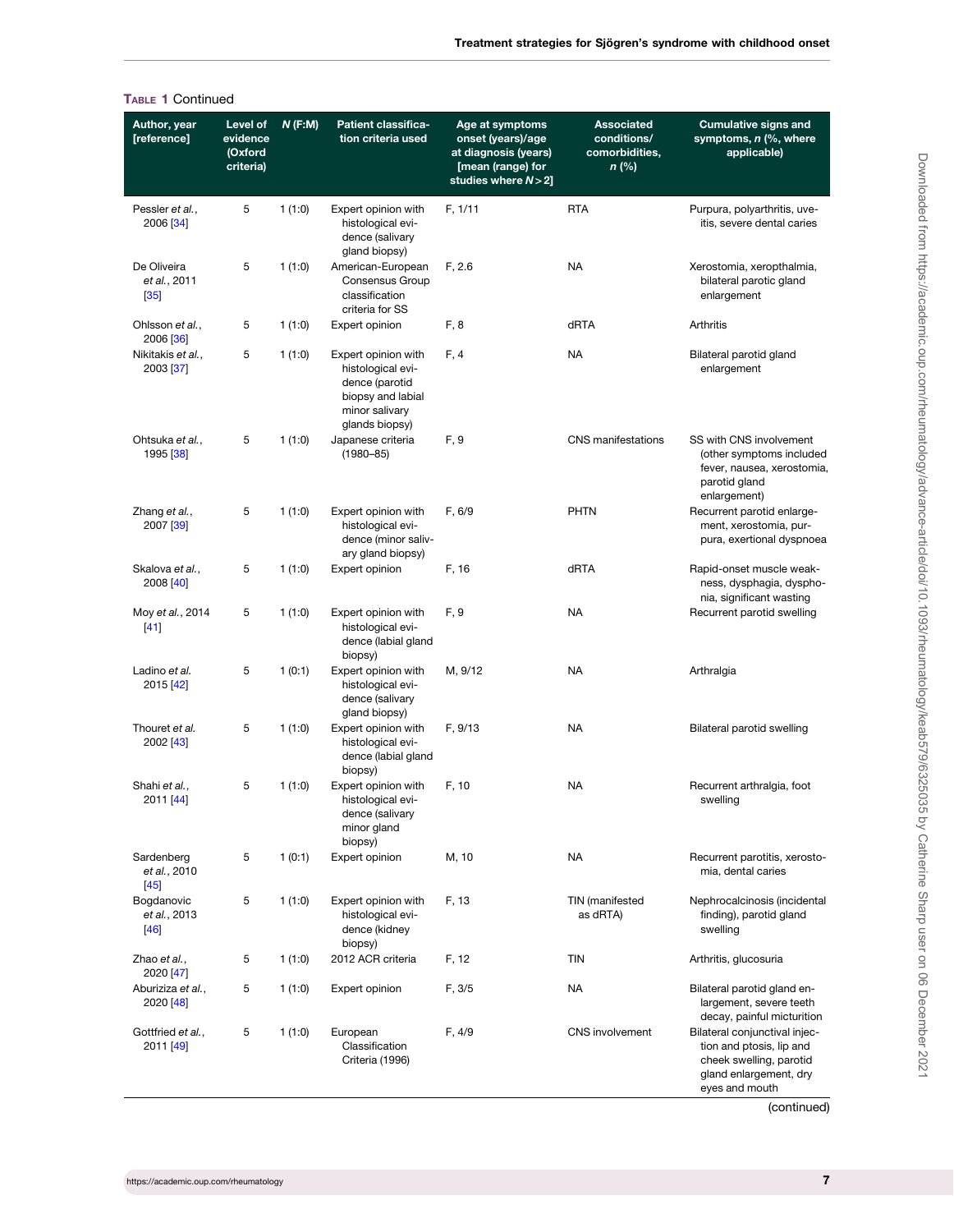<span id="page-7-0"></span>TABLE 1 Continued

| Author, year<br>[reference]   | Level of<br>evidence<br>(Oxford<br>criteria) | N(F:M) | <b>Patient classifica-</b><br>tion criteria used                            | Age at symptoms<br>onset (years)/age<br>at diagnosis (years)<br>[mean (range) for<br>studies where $N > 2$ ] | <b>Associated</b><br>conditions/<br>comorbidities,<br>$n$ (%) | <b>Cumulative signs and</b><br>symptoms, n (%, where<br>applicable)                                                                              |
|-------------------------------|----------------------------------------------|--------|-----------------------------------------------------------------------------|--------------------------------------------------------------------------------------------------------------|---------------------------------------------------------------|--------------------------------------------------------------------------------------------------------------------------------------------------|
| Fidalgo et al.,<br>2016 [50]  | 5                                            | 1(1:0) | Expert opinion                                                              | F, 12                                                                                                        | <b>JRA</b>                                                    | Dry mouth, tooth sensitivity,<br>dental pain, recurrent<br>parotic gland enlargement                                                             |
| Majdoub et al.,<br>2017 [51]  | 5                                            | 1(1:0) | Expert opinion with<br>histological evi-<br>dence (labial gland<br>biopsy)  | F, 4/7                                                                                                       | <b>NA</b>                                                     | Recurrent parotid gland<br>swelling                                                                                                              |
| Vermylen et al.,<br>1985 [52] | 5                                            | 1(1:0) | Expert opinion with<br>histological evi-<br>dence (parotid<br>gland biopsy) | F, 2/2                                                                                                       | <b>NA</b>                                                     | Combination of parotid<br>gland enlargement,<br>hyperglobulinaemia and<br>interstitial infiltrations of<br>chest radiography<br>suggestive of SS |
| Marino et al.,<br>2017 [53]   | 5                                            | 1(0:1) | Expert opinion and<br>evidence of cystic<br>changes on parotid<br>gland MRI | M, 2/1                                                                                                       | <b>NMOSD</b>                                                  | Left vision loss, right hemi-<br>paresis and lethargy<br>associated with dry mouth                                                               |

AECG: American European Consensus Criteria; AIH: autoimmune hepatitis; JRA: juvenile RA; NA: not available.

indications were arthritis, asthenia and fever [\[13,](#page-19-0) [23](#page-19-0), [32](#page-19-0)], and there was evidence of clinical benefit.

# Evidence for use of corticosteroids in various preparations

Corticosteroids, irrespective of the dose and route of administration, were prescribed to 52% (72/137) of children with SS. From the available data, children treated with steroids had a mean age of 8.5 years at diagnosis (with an age range between 2 and 19 years) and 88% were females (38/43).

Only a small proportion of children [15% (11/72)] received i.v. methylprednisolone in combination with oral prednisone/prednisolone for various clinical indications, such as lymphocytic interstitial pneumonia (LIP) [[24](#page-19-0)], central nervous system (CNS) involvement associated or not with ocular neurological manifestations [\[25,](#page-19-0) [29](#page-19-0), [38](#page-19-0), [49\]](#page-20-0), SS presenting with psychiatric symptoms [[20](#page-19-0)] and mucosa-associated lymphoid tissue (MALT) lymphoma [[22\]](#page-19-0), with overall benefit [\(Table 2\)](#page-8-0). One patient with SS with distal renal tubular acidosis (dRTA) was treated with i.v. methylprednisolone 100 mg/day for 3 days, followed by maintenance therapy of oral methylprednisolone 4 mg every other day in combination with ciclosporin A [\(Table 2\)](#page-8-0) [\[40\]](#page-19-0). Other clinical indications for oral methylprednisolone use were recurrent parotitis [\[52](#page-20-0)] and parotid swelling and arthralgia in combination with MTX [[33](#page-19-0)] ([Tables 1](#page-3-0) and [2\)](#page-8-0).

A total of 27 children (37.5%) were prescribed oral steroid treatment for JRA [\[16,](#page-19-0) [30,](#page-19-0) [32\]](#page-19-0), tubulointerstitial nephritis (TIN) [[14,](#page-19-0) [21](#page-19-0), [46](#page-19-0), [47\]](#page-19-0), SLE [[16](#page-19-0)], aseptic meningoencephalitis [[14](#page-19-0)], severe isolated pulmonary hyperten-sion (PH) [\[39\]](#page-19-0), dRTA [[46](#page-19-0)], mesangial glomerulonephritis [[27\]](#page-19-0), parotitis [\[11,](#page-18-0) [28](#page-19-0), [30](#page-19-0), [31,](#page-19-0) [48\]](#page-20-0) or orbital swelling [\[17](#page-19-0)] ([Tables 2](#page-8-0) and [3\)](#page-12-0).

The response to oral steroid treatment was only described in 14/27 of these patients and all reported clinical improvement, which is difficult to attribute to steroids alone, as some patients were treated with additional DMARDs ([Tables 2](#page-8-0) and [3](#page-12-0)).

### Evidence for use of conventional DMARDS

Based on the available data, 85/137 (62%) children with SS were treated with DMARDs (conventional and biologic).

#### **HCQ**

HCQ treatment was prescribed in 34% of children with SS (46/137) [\(Table 2\)](#page-8-0); 68% were girls and had a mean age at diagnosis of 13 years (range 7–17). Some children had overlapping phenotypes, including SLE and JIA ([Table 2](#page-8-0)).

The most frequent clinical indications for HCQ were unilateral or bilateral parotid swelling in 15% (7/46) of children [\[28](#page-19-0), [41](#page-19-0), [43](#page-19-0), [51\]](#page-20-0), arthralgia [4.3% (2/46)] [\[18,](#page-19-0) [44](#page-19-0)], renal involvement [4.3% (2/46)] [\[27\]](#page-19-0) and a combination of arthralgia and fatigue [2% (1/46)] [[42\]](#page-19-0) ([Table 2](#page-8-0)). HCQ was also prescribed as maintenance therapy for SS presenting with psychiatric symptoms [2% (1/46)] ([Table 3](#page-12-0)). In a large proportion of reports [72% of patients (33/46)] the symptoms/signs targeted by HCQ treatment were not mentioned. The doses prescribed varied from 200 to 400 mg/day.

The response to HCQ treatment was favourable in 39% (18/46) of children ([Table 2\)](#page-8-0). Because HCQ was used in combination therapy, either with Celebrex, SSZ, prednisone, naproxen, AZA, rituximab (RTX) or bendamustine, it is difficult to attribute the clinical improvement to treatment with HCQ alone. The reports also identified a lack of improvement or side effects from HCQ in 15% (7/46) of children with SS (e.g. worsened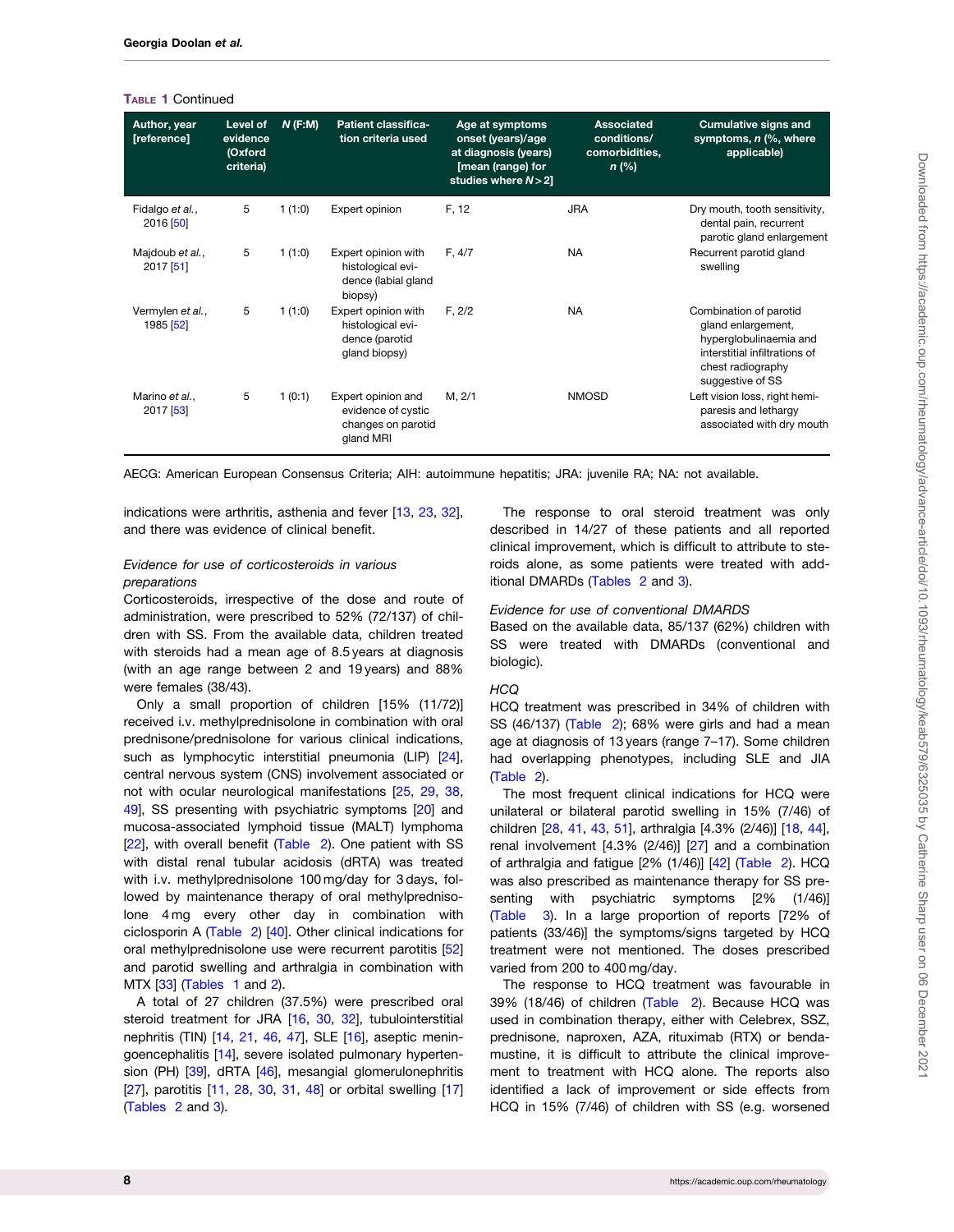<span id="page-8-0"></span>

| Treatment            | Reference                                                       | mptoms/signs<br>associated with SS tar-<br>by treatment<br><b>Acute sy</b><br>geted b                       | Response                                                                                                                                                                                                                                                            | medications<br><b>Background</b> | geted by background<br>Symptoms/signs tar-<br>medications | Response                     |
|----------------------|-----------------------------------------------------------------|-------------------------------------------------------------------------------------------------------------|---------------------------------------------------------------------------------------------------------------------------------------------------------------------------------------------------------------------------------------------------------------------|----------------------------------|-----------------------------------------------------------|------------------------------|
| <b>NSAIDs</b>        | Kobayashi et al., 1996<br>$[14]$                                | symptoms targeted by<br>connective tissue dis-<br>Secondary SS to mixed<br>ease, no details of<br>treatment | No clear benefit or further<br>details. Liver functions<br>remained abnormal                                                                                                                                                                                        | ₹                                | ≨                                                         | ₹                            |
|                      | De Souza et al., 2012<br><b>23</b>                              | Arthritis, parotitis                                                                                        | systemic evolution of SS<br>Controlled arthritis with no<br>after a 12 month follow-<br>up. No further parotitis<br>episodes                                                                                                                                        | ≸                                | ≸                                                         | ≸                            |
| Oral corticosteroids | Schuetz et al., 2010<br>$\begin{bmatrix} 13 \\ 1 \end{bmatrix}$ | Sicca syndrome, fever,<br>abdominal pain, par-<br>otid swelling                                             | Good response                                                                                                                                                                                                                                                       | ≸                                | $\frac{1}{2}$                                             | ≸                            |
|                      | Houghton et al., 2005<br>[24]                                   | $\overline{=}$                                                                                              | Clinical and radiographic<br>improvement                                                                                                                                                                                                                            | ЯÖН                              | Not specified                                             | Not specified                |
|                      | Flaitz et al., 2001 [30]                                        | Parotitis and fever                                                                                         | provement in non-specific<br>there was evidence of im-<br>but hypergammaglobuli-<br>markers of inflammation<br>improved appetite. Two<br>crease in size of parotid<br>months after treatment,<br>Cessation of pyrexia, de-<br>gland swelling and<br>nemia persisted | ≸                                | $\lessgtr$                                                | $\lessgtr$                   |
|                      | Nathavitharana et al.,<br>1995 [31]                             | Parotitis                                                                                                   | Evidence of clinical improve-<br>ment after 2 months of<br>treatment                                                                                                                                                                                                | Not specified                    | Rampant caries                                            | Not specified                |
|                      | Saad-Magalhães et al.,<br>2011 [17]                             | orbital<br>swelling<br>Recurrent                                                                            | Prompt response                                                                                                                                                                                                                                                     | ≸                                | ≸                                                         | ≸                            |
|                      | Yang et al., 2009 [19]                                          | Kidney involvement                                                                                          | Relieved symptoms (non-<br>specific)                                                                                                                                                                                                                                | ≸                                | ≸                                                         | ≸                            |
|                      | Mavridou et al.,<br>Siamopoulou-<br>1989 [32]                   | Juvenile RA and SS                                                                                          | Evidence of clinical improve-<br>ment after 2 months                                                                                                                                                                                                                | Aspirin 90 mg/kg/day             | Not specified                                             | Not specified                |
|                      | Civilibal et al., 2007<br>[33]                                  | Parotid swelling, arthral-<br>gias, local oedema<br>pura<br>and pur                                         | arthralgias, local oedema<br>and purpura disappeared<br>Follow-up at 6 months: pa-<br>parotid swelling attack;<br>tient reported only one<br>completely                                                                                                             | MTX 10 mg/m <sup>2</sup> /week   | Same symptoms                                             | Improvement, as<br>mentioned |
|                      |                                                                 |                                                                                                             |                                                                                                                                                                                                                                                                     |                                  |                                                           | (continued)                  |

TABLE 2 Evidence of efficacy for the use of NSAIDs, corticosteroids, HCQ and topical treatments in SS with childhood onset TABLE 2 Evidence of efficacy for the use of NSAIDs, corticosteroids, HCQ and topical treatments in SS with childhood onset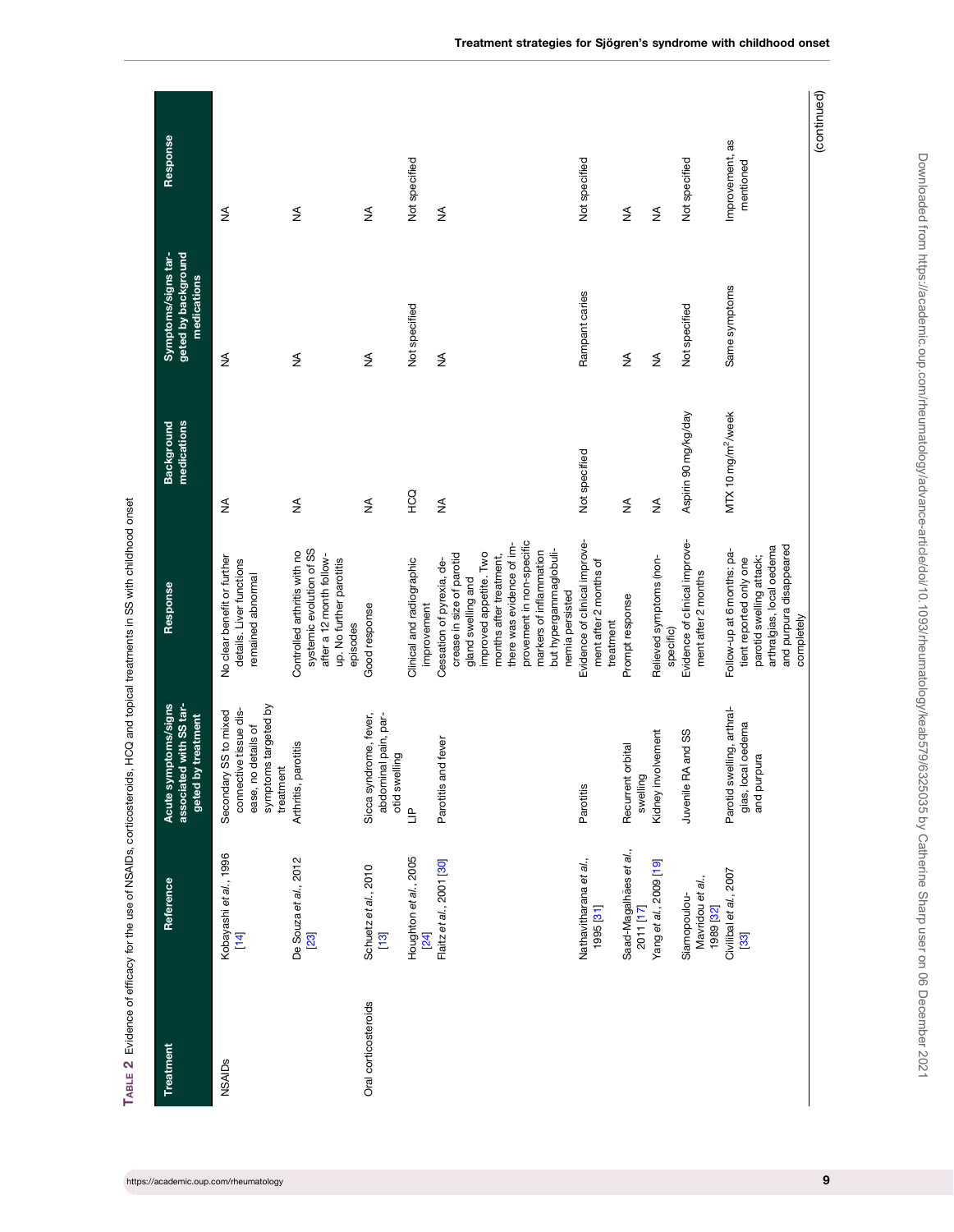| TABLE 2 Continued            |                                  |                                                                                                                           |                                                                                                                                                                                      |                                                                                                                                                                               |                                                                                         |                                                                                                                                                                                                                                   |
|------------------------------|----------------------------------|---------------------------------------------------------------------------------------------------------------------------|--------------------------------------------------------------------------------------------------------------------------------------------------------------------------------------|-------------------------------------------------------------------------------------------------------------------------------------------------------------------------------|-----------------------------------------------------------------------------------------|-----------------------------------------------------------------------------------------------------------------------------------------------------------------------------------------------------------------------------------|
| Treatment                    | Reference                        | mptoms/signs<br>ed with SS tar-<br>by treatment<br>Acute sy<br>associat<br>geted                                          | Response                                                                                                                                                                             | medications<br><b>Background</b>                                                                                                                                              | geted by background<br>Symptoms/signs tar-<br>medications                               | Response                                                                                                                                                                                                                          |
|                              | Zhao et al., 2020 [47]           | Tubular interstitial<br>damage                                                                                            | follow-up there was stable<br>Treatment with prednisone<br>year (for persistent renal<br>glycosuria). At 1.5 years<br>$(5-10$ mg/day) for half a<br>renal function                   | for the first week. HCQ<br>and HCQ (100 mg/day)<br>enteric-coated tablets<br>$(200 \text{ mg/day})$ and SSZ<br>Celebrex (200 mg/day)<br>(400 mg/day) for the<br>next 6 months | Joint pain, increased<br>ESR                                                            | plete blood counts and<br>joint pain, normal com-<br>Complete remission of<br>ESR at 2 months<br>follow-up                                                                                                                        |
|                              | Kobayashi et al., 1996<br>$[14]$ | meningoencephalitis<br>Primary SS. Presented<br>with aseptic                                                              | on low-dose prednisolone<br>condition has been stable<br>Symptoms resolved and<br>(5 mg/day)                                                                                         | Acetylsalicylic acid,<br>diclofenac                                                                                                                                           | ache, nausea and skin<br>High-grade fever, head-<br>$r$ ash                             | Symptoms resolved                                                                                                                                                                                                                 |
| Methylprednisolone<br>$\leq$ | Kobayashi et al.,<br>1996 [14]   | Primary SS complicated<br>with overt dRTA                                                                                 | Good response to treatment.<br>Patient's condition and<br>remained stable during<br>5years of follow-up<br>renal function have                                                       | CYC, sodium citrate                                                                                                                                                           | Same symptoms                                                                           | Good overall response                                                                                                                                                                                                             |
|                              | Houghton et al.,<br>2005 [24]    | $\mathbf{r}$                                                                                                              | Clinical and radiographic<br>improvement                                                                                                                                             | prednisone (1 mg/kg/<br>day), additional HCQ<br>(1 g/day) followed by<br>methylprednisolone<br>3 daily pulses of i.v.                                                         | Same symptoms                                                                           | Clinical and radiographic<br>improvement                                                                                                                                                                                          |
|                              | Ohtsuka et al.,<br>1995 [38]     | signal intensity on MRI<br>CNS involvement: hemi-<br>paresis, diffuse swel-<br>cord and increased<br>ling of the cervical | occurred progressively<br>Resolution of symptoms<br>methylprednisolone<br>after i.v.                                                                                                 | 28 days; prednisolone<br>tapered to 0.2 mg/kg/<br>day), followed by i.v.<br>methylprednisolone<br>(2 mg/kg/day then<br>30 mg/kg/day for<br>Corticosteroids for<br>3 days      | Same symptoms                                                                           | new-onset left hemipar-<br>pital, patient developed<br>nausea, headache and<br>Four months after being<br>discharged from hos-<br>esis despite being on<br>prednisolone (0.2 mg/<br>kg/day), requiring i.v.<br>methylprednisolone |
|                              | Gottfried et al.,<br>2011 [49]   | swelling, facial<br>nerve palsy or stroke-<br>like symptoms<br>Orofacial                                                  | ataxia, less prominent pto-<br>Rapid improvement of diplo-<br>sis while facial diplegia re-<br>main unchanged after i.v.<br>pia, disequilibrium and<br>methylprednisolone<br>therapy | Oral prednisolone (2 mg/<br>3 months following i.v.<br>tapered over the next<br>methylprednisolone<br>kg/day) then slowly<br>for 5 days                                       | Same symptoms                                                                           | prove with full conjugate<br>MRI showed full resolution<br>extraocular movements,<br>Patient continued to im-<br>minimal ptosis and sta-<br>of midbrain lesion at a<br>the 6 month follow-up.<br>ble facial diplegia              |
| <b>COH</b>                   | Schuetz et al.,<br>2010 [13]     | Not specified                                                                                                             | 2/3 (66.6%) clinically stable,<br>1/3 (33.3%) not specified<br>(patient later diagnosed                                                                                              | 1/3 steroids<br>1/3 NSAIDs                                                                                                                                                    | fever, arthritis of toes<br>eruption," asthenia,<br>Arthritis and "skin<br>and forefeet | for 1 year until develop-<br>Controlled symptoms<br>ment of asthenia and<br>Good response.                                                                                                                                        |
|                              |                                  |                                                                                                                           |                                                                                                                                                                                      |                                                                                                                                                                               |                                                                                         | (continued)                                                                                                                                                                                                                       |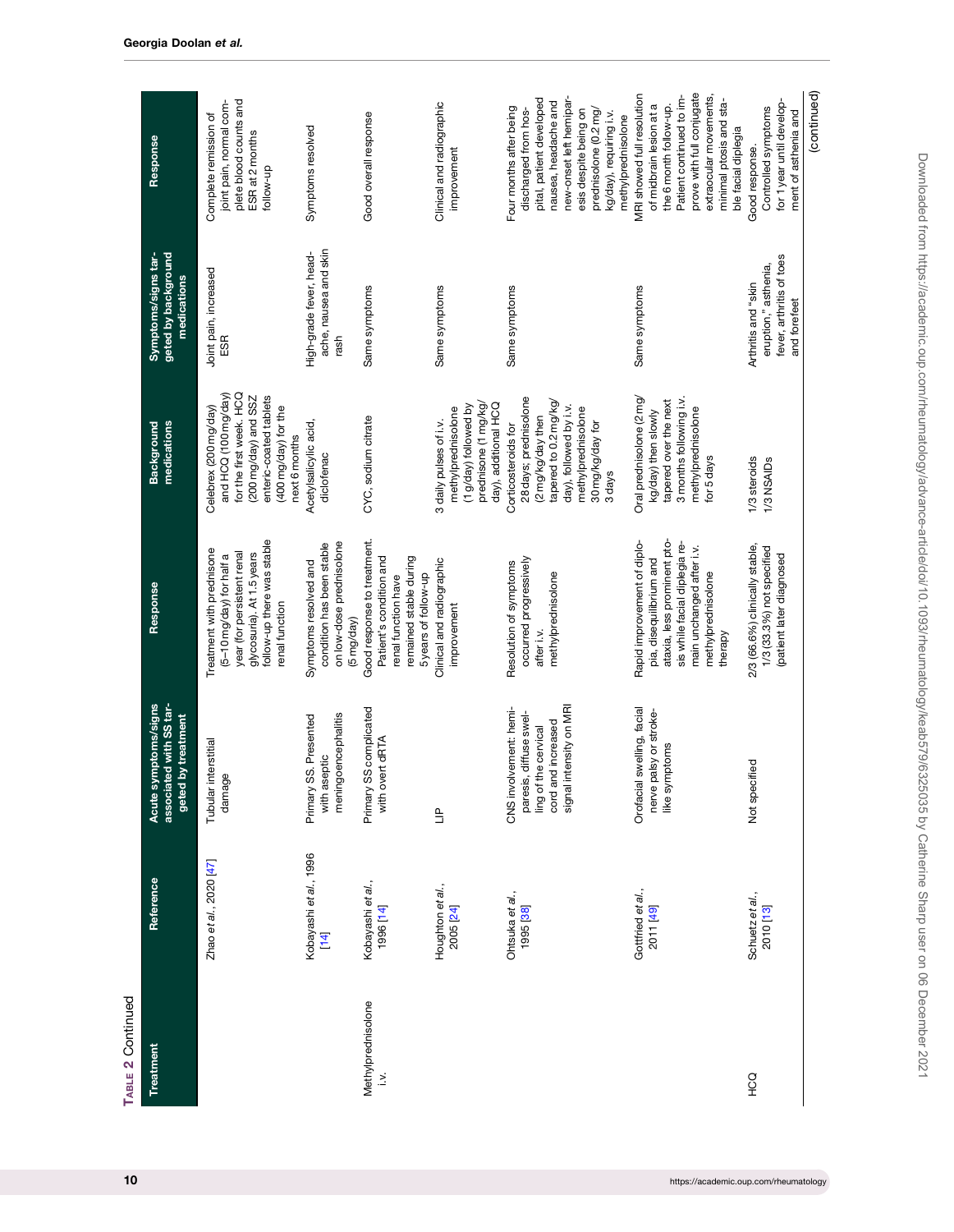| TABLE 2 Continued                                      |                                 |                                                                       |                                                                                                                                  |                                                                    |                                                                          |                                                                                                                                       |
|--------------------------------------------------------|---------------------------------|-----------------------------------------------------------------------|----------------------------------------------------------------------------------------------------------------------------------|--------------------------------------------------------------------|--------------------------------------------------------------------------|---------------------------------------------------------------------------------------------------------------------------------------|
| <b>Treatment</b>                                       | Reference                       | Acute symptoms/signs<br>associated with SS tar-<br>geted by treatment | Response                                                                                                                         | medications<br><b>Background</b>                                   | geted by background<br>Symptoms/signs tar-<br>medications                | Response                                                                                                                              |
|                                                        |                                 |                                                                       | with SS with overlapping<br>SLE and started on AZA)                                                                              |                                                                    |                                                                          | with AIH with underlying<br>Responded partially to<br>jaundice-diagnosed<br>diagnosis of SS with<br>overlapping SLE.<br><b>NSAIDs</b> |
|                                                        | Moy et al. 2014 [41]            | Parotitis                                                             | swelling in the subsequent<br>Patient still had recurrent bi-<br>lateral/unilateral parotid<br>3 years despite HCQ<br>therapy    | Antibiotics                                                        | treated with antibiotics<br>lasting 1 week were<br>Episodes of parotitis | Still recurrent symptoms                                                                                                              |
|                                                        | Hamzaoui et al., 2010<br>$[18]$ | Inflammatory arthralgia                                               | Good                                                                                                                             | ≸                                                                  | ≸                                                                        | ≸                                                                                                                                     |
|                                                        | Ladino et al., 2015 [42]        | Joint pain and fatigue                                                | ciated with good response<br>Prednisone and HCQ asso-<br>in terms of joint pain and<br>fatigue                                   | Prednisolone (7.5 mg/<br>day), artificial tears,<br>oral mucolytic | Eye dryness, xerostomia                                                  | with benefit for eye dry-<br>treatment beneficial for<br>Artificial tears associated<br>ness, oral mucolytic<br>xerostomia            |
|                                                        | Thouret et al.,<br>2002 [43]    | swelling<br>Parotid                                                   | lateral parotid swelling, al-<br>Clinical improvement of bi-<br>though no impact on<br>serological markers                       | ≸                                                                  | $\frac{4}{2}$                                                            | ≸                                                                                                                                     |
|                                                        | Shahi et al., 2011 [44]         | Recurrent arthralgia                                                  | Stable clinical features and<br>6 months follow-up. No<br>mention of response to<br>laboratory values at<br><b>HCQ</b> therapy   | $\prec$                                                            | $\frac{4}{2}$                                                            | ≸                                                                                                                                     |
|                                                        | Majdoub et al.,<br>2017 [51]    | swelling<br>Parotid                                                   | flares were reported since<br>venting parotid swelling<br>HCQ was effective in pre-<br>(at 2 year follow-up, no<br>starting HCQ) | Artificial tears                                                   | Dry eyes                                                                 | Effective                                                                                                                             |
| Treatments for dryness-related symptoms<br>Pilocarpine | Tomiita et al., 2010<br>$[15]$  | Xerostomia                                                            | slightly improved' in 4/5<br>improved' in 1/5 (20%),<br>patients. Specified as<br>Improved in 5/5 (100%)<br>(80%)                | ≸                                                                  | ⋚                                                                        | ≸                                                                                                                                     |
|                                                        |                                 |                                                                       |                                                                                                                                  |                                                                    |                                                                          | (continued)                                                                                                                           |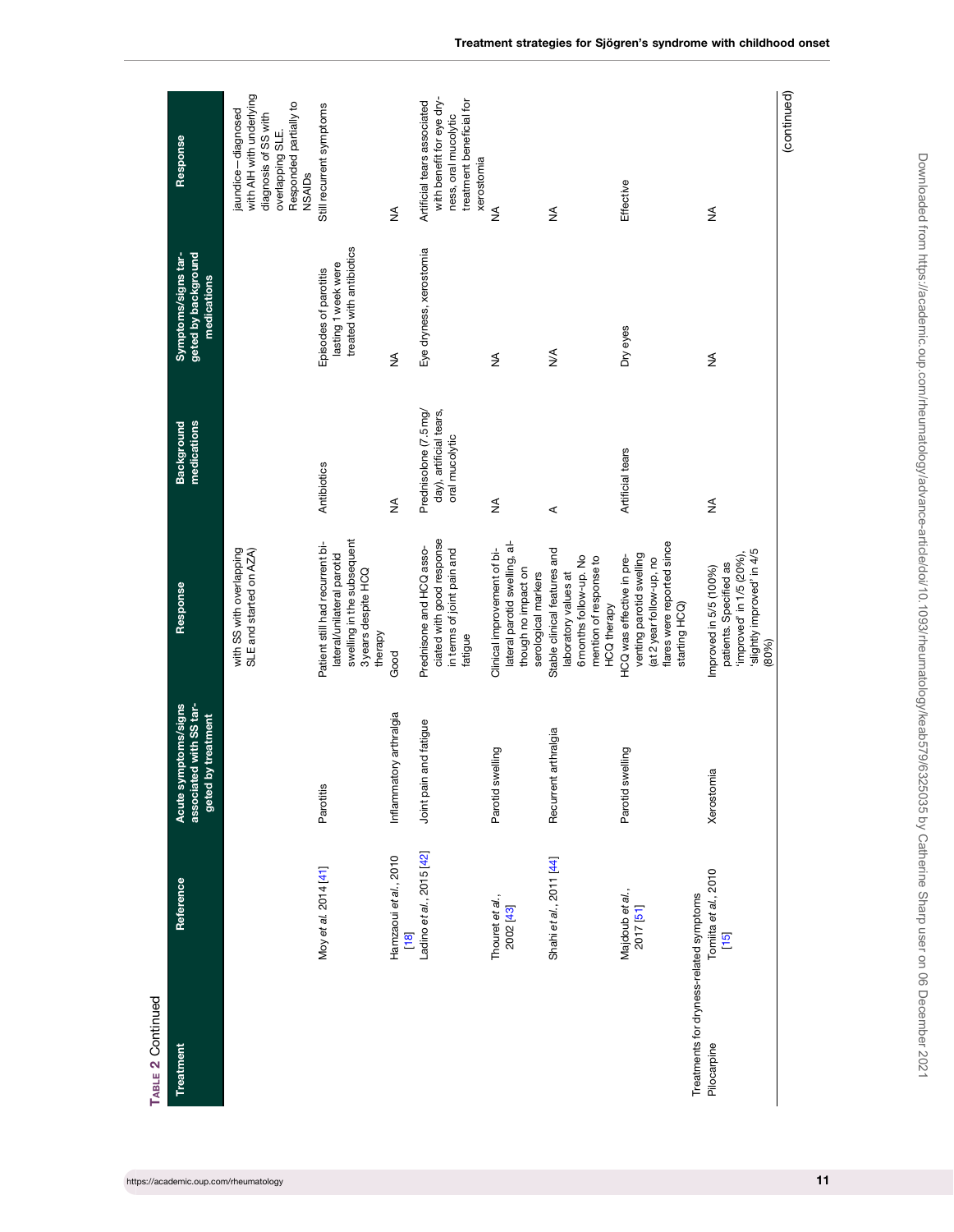| TABLE 2 Continued                                                                                                |                                 |                                                                          |                                                                                                                                                                                       |                                                                     |                                                           |                                                                                                         |
|------------------------------------------------------------------------------------------------------------------|---------------------------------|--------------------------------------------------------------------------|---------------------------------------------------------------------------------------------------------------------------------------------------------------------------------------|---------------------------------------------------------------------|-----------------------------------------------------------|---------------------------------------------------------------------------------------------------------|
| Treatment                                                                                                        | Reference                       | associated with SS tar-<br>Acute symptoms/signs<br>by treatment<br>geted | Response                                                                                                                                                                              | medications<br>Background                                           | geted by background<br>Symptoms/signs tar-<br>medications | Response                                                                                                |
|                                                                                                                  | De Souza et al.,<br>2012 [23]   | <b>Dryness</b>                                                           | Adequate control of SS<br>symptoms                                                                                                                                                    | ≸                                                                   | ≸                                                         | ≸                                                                                                       |
| Bromhexine                                                                                                       | Hamzaoui et al.,<br>2010 [18]   | <b>Dryness</b>                                                           | Not specified                                                                                                                                                                         | ≸                                                                   | $\frac{1}{2}$                                             | ≸                                                                                                       |
| Artificial tears                                                                                                 | Hamzaoui et al.,<br>2010 [18]   | Eye dryness                                                              | Not specified                                                                                                                                                                         | ≸                                                                   | ≸                                                         | ≸                                                                                                       |
| Oral balance gel                                                                                                 | Nikitakis et al.,<br>2003 [37]  | Xerostomia                                                               | 10 months follow-up<br>No new cavities at                                                                                                                                             | ₹                                                                   | No systemic symptoms                                      | Stable clinical features and<br>no evidence of connect-<br>laboratory values with<br>ive tissue disease |
| restorative treatment<br>modification, regular<br>fluoride application,<br>Plaque control, diet                  | Sardenberg et al.,<br>2010 [45] | Xerostomia and dental<br>problems                                        | carious lesions at 2 year<br>No complications or new<br>follow-up                                                                                                                     | ≸                                                                   | ≸                                                         | ≸                                                                                                       |
| Oral hygiene instruc-<br>cream for intermit-<br>tions, vulvar mois-<br>hydrocortisone<br>turizer, 1%<br>tent use | Aburiziza et al.<br>2020 [48]   | Dental problems, vulvar<br>dryness                                       | itchiness and irritation be-<br>came a prominent clinical<br>new dental caries. Vulvar<br>Patient continued to have<br>problem 2 years after<br>presentation                          | once with antibiotics<br>prednisolone given<br>Short course of oral | Parotitis                                                 | Resolved                                                                                                |
| Artificial saliva, dental<br>treatment                                                                           | Fidalgo et al.,<br>2016 [50]    | ibility and dental pain<br>Dry mouth, tooth sens-                        | Artificial saliva: improved hy-<br>the oral cavity, in particu-<br>dration of the tissues of<br>Successful endodontic<br>treatment and dental<br>lar the oral mucosa.<br>restorations | Corticoid therapy                                                   | Additional diagnosis of<br>RA, parotitis                  | No details                                                                                              |
| AIH: autoimmune hepatitis; NA: not available.                                                                    |                                 |                                                                          |                                                                                                                                                                                       |                                                                     |                                                           |                                                                                                         |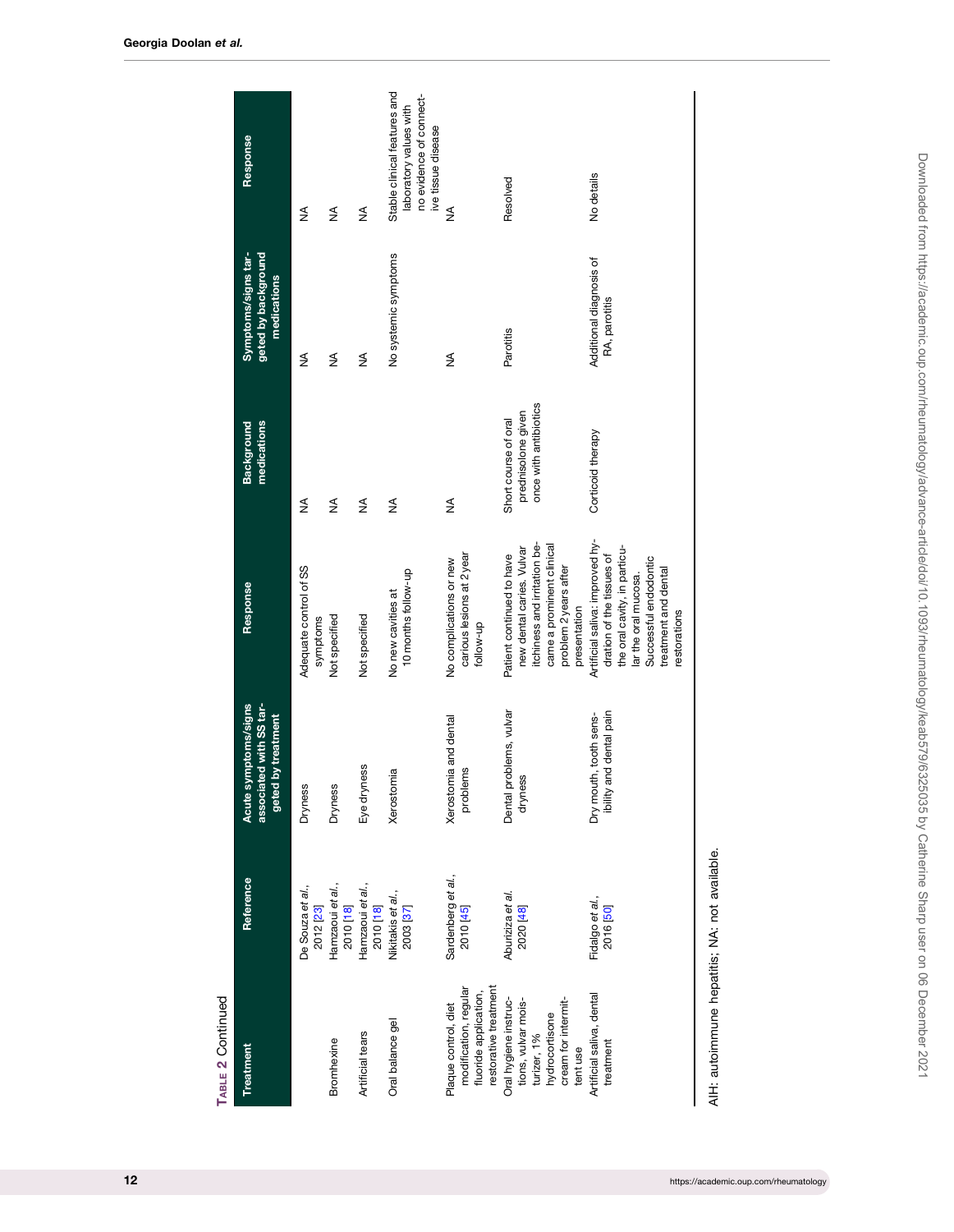<span id="page-12-0"></span>

| Treatment  | Reference                               | associated with SS tar-<br>mptoms/signs<br>by treatment<br>geted b<br>Acute sy                           | Response                                                                                                                                                                                         | medications<br><b>Background</b>                                                                                                                                                        | geted by background<br>Symptoms/signs tar-<br>medications    | Response                                                                                                                                        |
|------------|-----------------------------------------|----------------------------------------------------------------------------------------------------------|--------------------------------------------------------------------------------------------------------------------------------------------------------------------------------------------------|-----------------------------------------------------------------------------------------------------------------------------------------------------------------------------------------|--------------------------------------------------------------|-------------------------------------------------------------------------------------------------------------------------------------------------|
| <b>NIX</b> | Hamzaoui et al., 2010<br>[18]           | Arthritis                                                                                                | Excellent response. Stopped<br>following diagnosis of SS<br>and maintained on low-<br>dose corticosteroids                                                                                       | corticosteroids<br>Low-dose                                                                                                                                                             | Uveitis, maintenance<br>(following MTX)                      | Good control. Clinically<br>stable                                                                                                              |
|            | De Oliveira et al. 2011<br>[35]         | (very low dose 2.5 mg<br>methylprednisolone)<br>Myalgia and arthralgia<br>weekly associated<br>with oral | No mention of treatment re-<br>sponse for methylpredni-<br>solone and MTX                                                                                                                        | Oral methylprednisolone<br>neutral sodium fluor-<br>9 mg every 48 h. 1%<br>ide every 3 months<br>since diagnosis                                                                        | Myalgia and arthralgia,<br>oral dryness                      | At 6 year follow-up, patient<br>has well-controlled oral<br>health                                                                              |
|            | Ohlsson et al., 2006<br>[36]            | Arthritis, dRTA                                                                                          | No details provided                                                                                                                                                                              | mation on treatments<br>HCQ. No further infor-                                                                                                                                          | $\frac{1}{2}$                                                | ≸                                                                                                                                               |
|            | Civilibal et al., 2007<br>[33]          | thralgia<br>Severe a                                                                                     | Symptoms resolved at<br>6 month follow-up                                                                                                                                                        | Methylprednisolone<br>(1 mg/kg/day)                                                                                                                                                     | pura, bilateral parotid<br>Local oedema and pur-<br>swelling | the patient had only one<br>episode of parotid swel-<br>6 months after discharge<br>ling; local oedema and<br>purpura disappeared<br>completely |
| MMF        | Pessler et al., 2006<br>$\overline{21}$ | Primary SS complicated<br>with overt dRTA                                                                | No mention of treatment<br>response                                                                                                                                                              | supplementation<br>Electrolyte                                                                                                                                                          | Same manifestations                                          | Not available                                                                                                                                   |
| CYC        | Berman et al., 1990<br>[25]             | Optic neuropathy and<br>associated with pri-<br>CNS involvement<br>mary SS                               | Patient stable with no new<br>Visual acuity improved.<br>cerebral infarcts                                                                                                                       | Oral corticosteroids fol-<br>lowed by i.v. steroids<br>in combination with<br>i.v. CYC therapy                                                                                          | Same manifestations                                          | As mentioned                                                                                                                                    |
|            | Gmuca et al., 2017 [29]                 | NMOSD                                                                                                    | case 2 following treatment<br>No mention of treatment re-<br>sponse in case 1. Visual<br>symptoms worsened in<br>received apheresis and<br>and thus the patient<br>Ř                             | nolate as maintenance<br>switched to mycophe-<br>nisolone, RTX in asso-<br>Case 1:i.v. methylpred-<br>Case 2: HCQ, i.v. meth-<br>ylprednisolone, CYC,<br>ciation with CYC,<br>apheresis | Same manifestations                                          | As mentioned                                                                                                                                    |
|            | Zhang et al., 2007 [39]                 | SS associated with pul-<br>monary hypertension                                                           | prednisolone was tapered<br>tional dyspnoea improved<br>dramatically (assessed by<br>At 1 month follow-up, exer-<br>remained stable after<br>and diltiazem was<br>walk test). Patient<br>stopped | Prednisolone (0.5 mg/kg/<br>anticoagulant therapy<br>tapered), diltiazem,<br>day then gradually                                                                                         | Same manifestations                                          | As mentioned                                                                                                                                    |
|            |                                         |                                                                                                          |                                                                                                                                                                                                  |                                                                                                                                                                                         |                                                              | (continued)                                                                                                                                     |

TABLE 3 Evidence of efficacy for the use of conventional and biologic DMARDs in SS with childhood onset TABLE 3 Evidence of efficacy for the use of conventional and biologic DMARDs in SS with childhood onset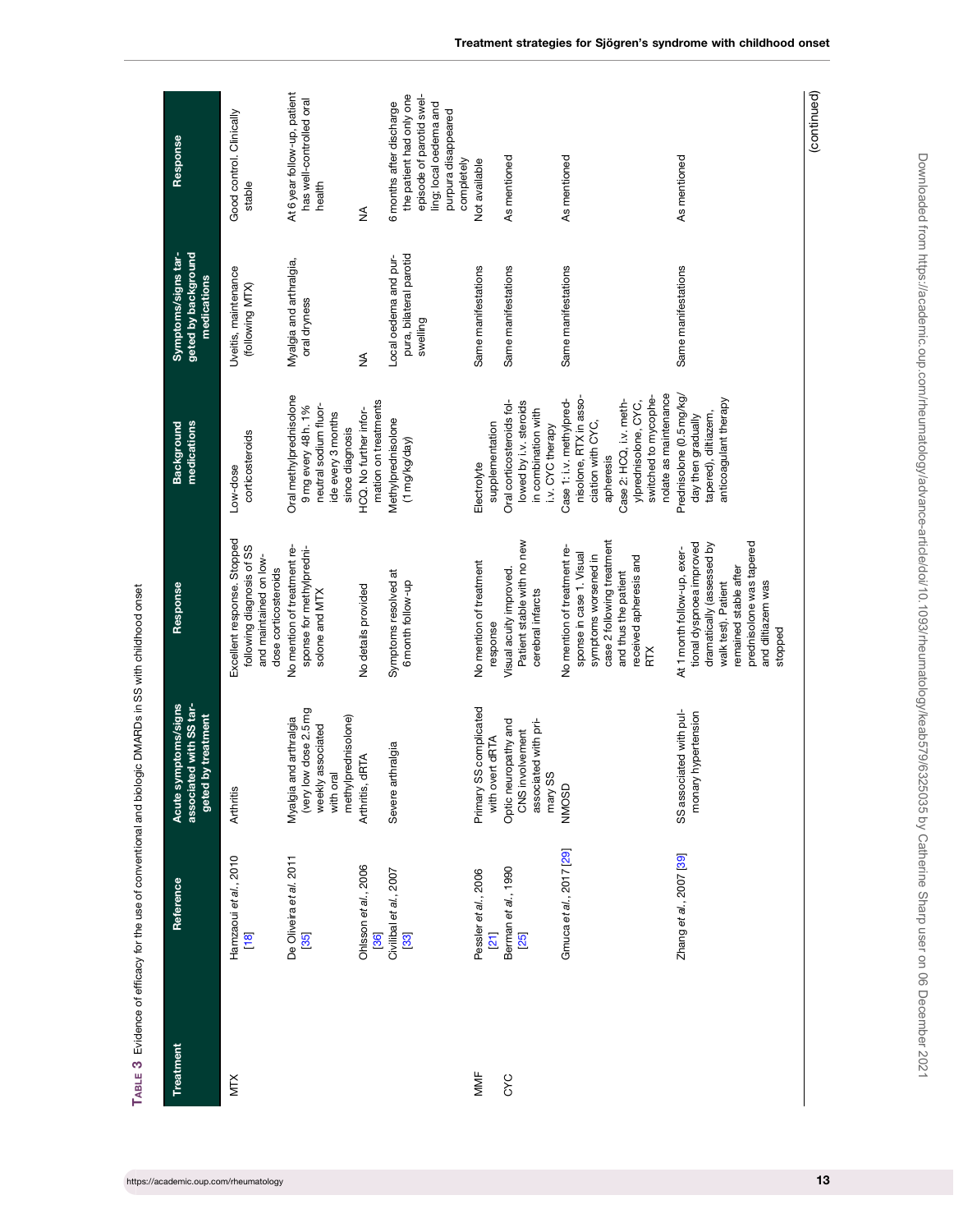| TABLE 3 Continued                                                   |                                                                                          |                                                                                                                                             |                                                                                                                                                                              |                                                                                                                                                                                                  |                                                                                                                         |                                                                                                                                                                                                                                                           |
|---------------------------------------------------------------------|------------------------------------------------------------------------------------------|---------------------------------------------------------------------------------------------------------------------------------------------|------------------------------------------------------------------------------------------------------------------------------------------------------------------------------|--------------------------------------------------------------------------------------------------------------------------------------------------------------------------------------------------|-------------------------------------------------------------------------------------------------------------------------|-----------------------------------------------------------------------------------------------------------------------------------------------------------------------------------------------------------------------------------------------------------|
| Treatment                                                           | Reference                                                                                | ed with SS tar-<br>mptoms/signs<br>by treatment<br>Acute <sub>s</sub><br>associat<br>geted                                                  | Response                                                                                                                                                                     | medications<br>Background                                                                                                                                                                        | geted by background<br>Symptoms/signs tar-<br>medications                                                               | Response                                                                                                                                                                                                                                                  |
|                                                                     | Kobayashi et al., 1996<br>$\overline{14}$                                                | mesangial glomerulo-<br>nephritis (lupus neph-<br>SS secondary to SLE,<br>interstitial nephritis<br>ritis class 2, 3) and<br>membranous and | Good response to treatment;<br>24h urinary excretion of<br>renal function remained<br>stable during 7 years of<br>Patient's condition and<br>protein decreased.<br>qn-wollot | Methylprednisolone oral-<br>ly followed by prednis-<br>olone orally                                                                                                                              | symptoms, photopho-<br>arthralgia, RP, sicca<br>Initially presented with<br>bia, facial rash and<br>recurrent parotitis | without using artificial<br>Good response. Sicca<br>symptoms resolved<br>tear or saliva                                                                                                                                                                   |
| Ciclosporin                                                         | Skalova et al., 2008<br>[40]                                                             | SS associated with<br>hypokalaemia<br>paralysis                                                                                             | Good response                                                                                                                                                                | (4 mg every other day),<br>potassium chloride<br>(2.5 g/day), Shohl's<br>solution (9 ml twice<br>Methylprednisolone<br>daily)                                                                    | Same manifestations                                                                                                     | As mentioned                                                                                                                                                                                                                                              |
| AZA                                                                 | Bogdanovic et al.,<br>2013 [46]                                                          | <b>GRTA/TIN</b>                                                                                                                             | Significant improvement at<br>6 months follow-up                                                                                                                             | 6 months then tapered<br>to 0.5-0.25 mg/kg/day<br>replaced AZA for sev-<br>Potassium citrate (for<br>dRTA), prednisone<br>(1 mg/kg/day) for<br>3.5 years, MMF<br>(for TIN). After<br>eral months | Same manifestations                                                                                                     | xerostomia, xerophthal-<br>At 6 years follow-up there<br>mia or any other SS-<br>was no evidence of<br>related symptoms                                                                                                                                   |
| Biologic treatments                                                 | Singer et al., 2008 [11]                                                                 | SS overlapping with SLE<br>with autoimmune<br>$\overline{a}$<br>hepatit                                                                     | Improvement                                                                                                                                                                  | COH                                                                                                                                                                                              | Not specified                                                                                                           | Not specified                                                                                                                                                                                                                                             |
| ΙVIG                                                                | Hamzaoui et al.,<br>2010 [18]                                                            | Hepatitis, myositis, peri-<br>carditis, oral dryness                                                                                        | Clinically stable                                                                                                                                                            | Corticosteroids (short<br>course)                                                                                                                                                                | Not specified                                                                                                           | Not specified                                                                                                                                                                                                                                             |
| Etanercept                                                          | Pessler et al.,<br>2006 [21]                                                             | <b>Arthritis</b>                                                                                                                            | ritis responded well to eta-<br>nercept (disappearance of<br>At the 4 year follow-up, arth-<br>tender and swollen joints)                                                    | HCQ (200 mg daily),<br>MTX (25 mg s.c.<br>weekly)                                                                                                                                                | dysfunction<br>Renal tubular                                                                                            | 24h), potassium (3 mEq/<br>requirements for oral so-<br>tubular dysfunction (evi-<br>kg/24 h) and phosphate<br>dium citrate (3 mEq/kg/<br>serum creatinine levels<br>but unchanged renal<br>Normal urinalyses and<br>denced by stable<br>supplementation) |
| etanercept because<br>Infliximab switched to<br>of loss of response | [34] (likely the same<br>case as reported in<br>the paper above)<br>Pessler et al., 2006 | Chronic polyarthritis                                                                                                                       | despite dose increase and<br>sponse after 7 months<br>Initial good response to<br>infliximab, loss of re-                                                                    | weekly s.c.) and topic-<br>NSAIDs, corticosteroids,<br>MTX (0.5 mg/kg once<br>al steroid eye drops                                                                                               | optic neuritis, RTA<br>Xerostomia, uveitis,                                                                             | ment with infliximab and<br>developed during treat-<br>Systemic symptoms<br>not influenced by                                                                                                                                                             |
|                                                                     |                                                                                          |                                                                                                                                             |                                                                                                                                                                              |                                                                                                                                                                                                  |                                                                                                                         | (continued)                                                                                                                                                                                                                                               |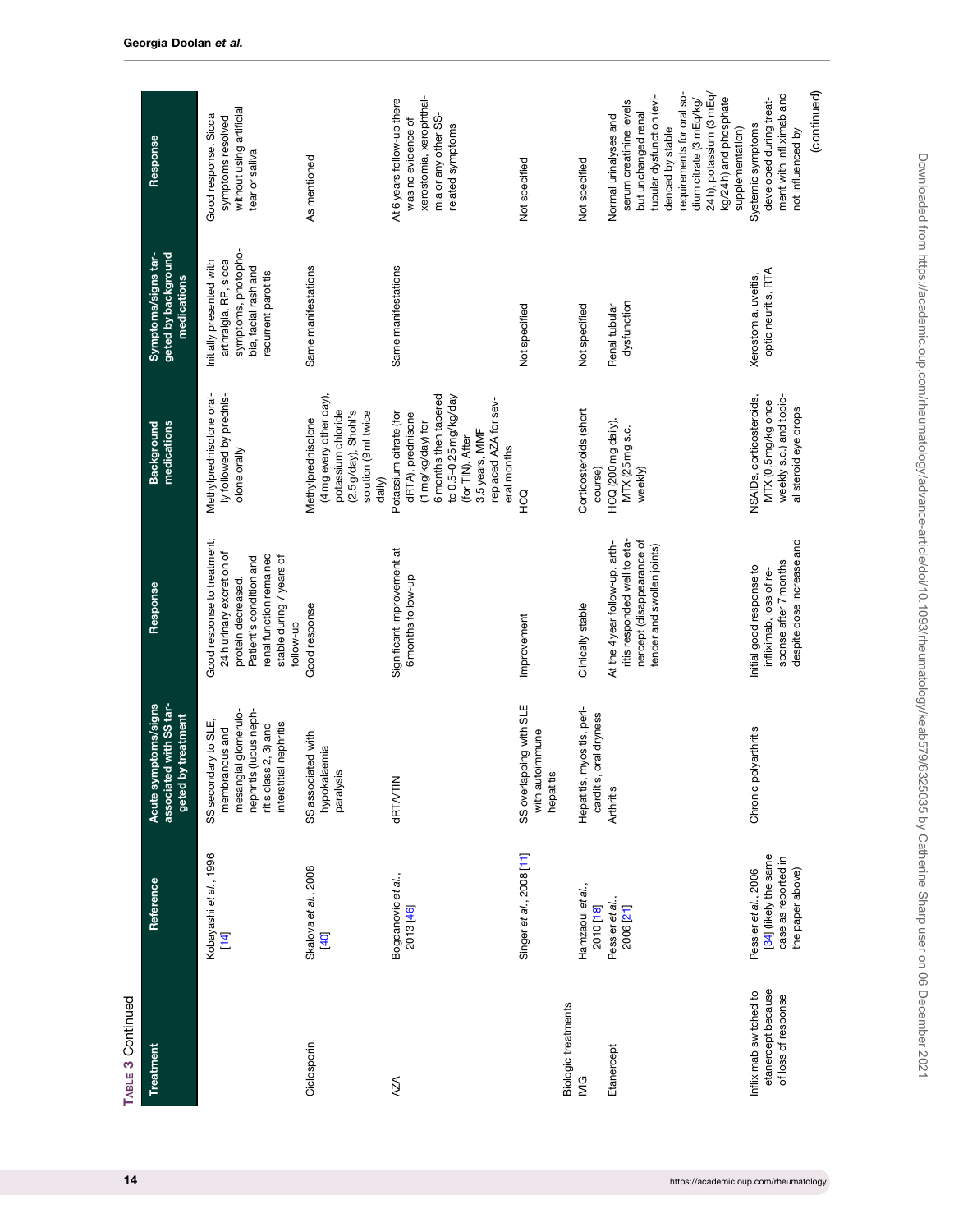| TABLE 3 Continued |                                |                                                                                |                                                                                                                                                                                                                                  |                                                                                                                                                                                                                                                                                                                                                                                                                                                          |                                                                                                                                                                                                                                                                                                                               |                                                                       |
|-------------------|--------------------------------|--------------------------------------------------------------------------------|----------------------------------------------------------------------------------------------------------------------------------------------------------------------------------------------------------------------------------|----------------------------------------------------------------------------------------------------------------------------------------------------------------------------------------------------------------------------------------------------------------------------------------------------------------------------------------------------------------------------------------------------------------------------------------------------------|-------------------------------------------------------------------------------------------------------------------------------------------------------------------------------------------------------------------------------------------------------------------------------------------------------------------------------|-----------------------------------------------------------------------|
| Treatment         | Reference                      | ed with SS tar-<br>mptoms/signs<br>geted by treatment<br>associate<br>Acute sy | Response                                                                                                                                                                                                                         | medications<br>Background                                                                                                                                                                                                                                                                                                                                                                                                                                | geted by background<br>Symptoms/signs tar-<br>medications                                                                                                                                                                                                                                                                     | Response                                                              |
|                   |                                |                                                                                | sponse to etanercept after<br>3 weeks of infliximab ad-<br>ministration. Good re-<br>18 months                                                                                                                                   | for presumed JRA<br>with uveitis                                                                                                                                                                                                                                                                                                                                                                                                                         |                                                                                                                                                                                                                                                                                                                               | subsequent treatment<br>with etanercept                               |
| Rituximab         | Tesher et al., 2019 [22]       | phoma<br>MALT lym                                                              | oma, with one case having<br>toms associated with SS<br>mission of MALT lymph-<br>Both patients achieved re-<br>no recurrence of symp-<br>at the 2 year follow-up                                                                | pulsed 1 g i.v. methyl-<br>course of RTX (due to<br>bendamustine after a<br>Case 2: parotidectomy;<br>anaphylaxis to RTX)<br>prednisolone, HCQ<br>followed by HCQ<br>Case 1: additional<br>monotherapy<br>daily                                                                                                                                                                                                                                          | Medication mainly tar-<br>geted at MALT                                                                                                                                                                                                                                                                                       | As mentioned                                                          |
|                   | Kornitzer et al., 2016<br>[26] | NMOSD                                                                          | weakness on examination<br>weakness and mild abdu-<br>clear if this was related to<br>3 years after presentation<br>Clinically improved but not<br>sidual subtle right-sided<br>RTX treatment. Only re-<br>cens and facial nerve | ≸                                                                                                                                                                                                                                                                                                                                                                                                                                                        | ≸                                                                                                                                                                                                                                                                                                                             | ≸                                                                     |
|                   | Hammett et al., 2020<br>[20]   | Psychosis                                                                      | sions in all four patients (at<br>patient allergic to RTX was<br>switched to obinutuzumab<br>4-6 month intervals). One<br>improved with RTX infu-<br>with maintained benefit<br>Psychiatric symptoms                             | lowed by a prednisone<br>nisone 2.5 mg/day, ris-<br>prednisolone 1000 mg<br>twice a day, oral pred-<br>Case 2: aripiprazole and<br>obinutuzumab, as the<br>patient developed an<br>taper over 24 weeks,<br>Case 3: MMF 1500 mg<br>peridone along with<br>Case 1: pulse methyl-<br>Case 4: pulse methyl-<br>daily for 3 days fol-<br>allergic reaction to<br>3 days followed by<br>benztropine and<br>prednisolone for<br>clonazepam<br>olanzapine<br>RTX | Various psychiatric man-<br>and anxiety after start-<br>ing an oral contracep-<br>suicidal ideation; fluc-<br>insomnia; increase in<br>chomotor responses<br>ifestations including:<br>praxia and posturing<br>delusions; slow psy-<br>and echolalia, echo-<br>hallucinations, tics<br>tuating coherence;<br>tive; catatonia; | were able to go back to<br>All patients improved and<br>a normal life |
|                   |                                |                                                                                |                                                                                                                                                                                                                                  |                                                                                                                                                                                                                                                                                                                                                                                                                                                          |                                                                                                                                                                                                                                                                                                                               | (continued)                                                           |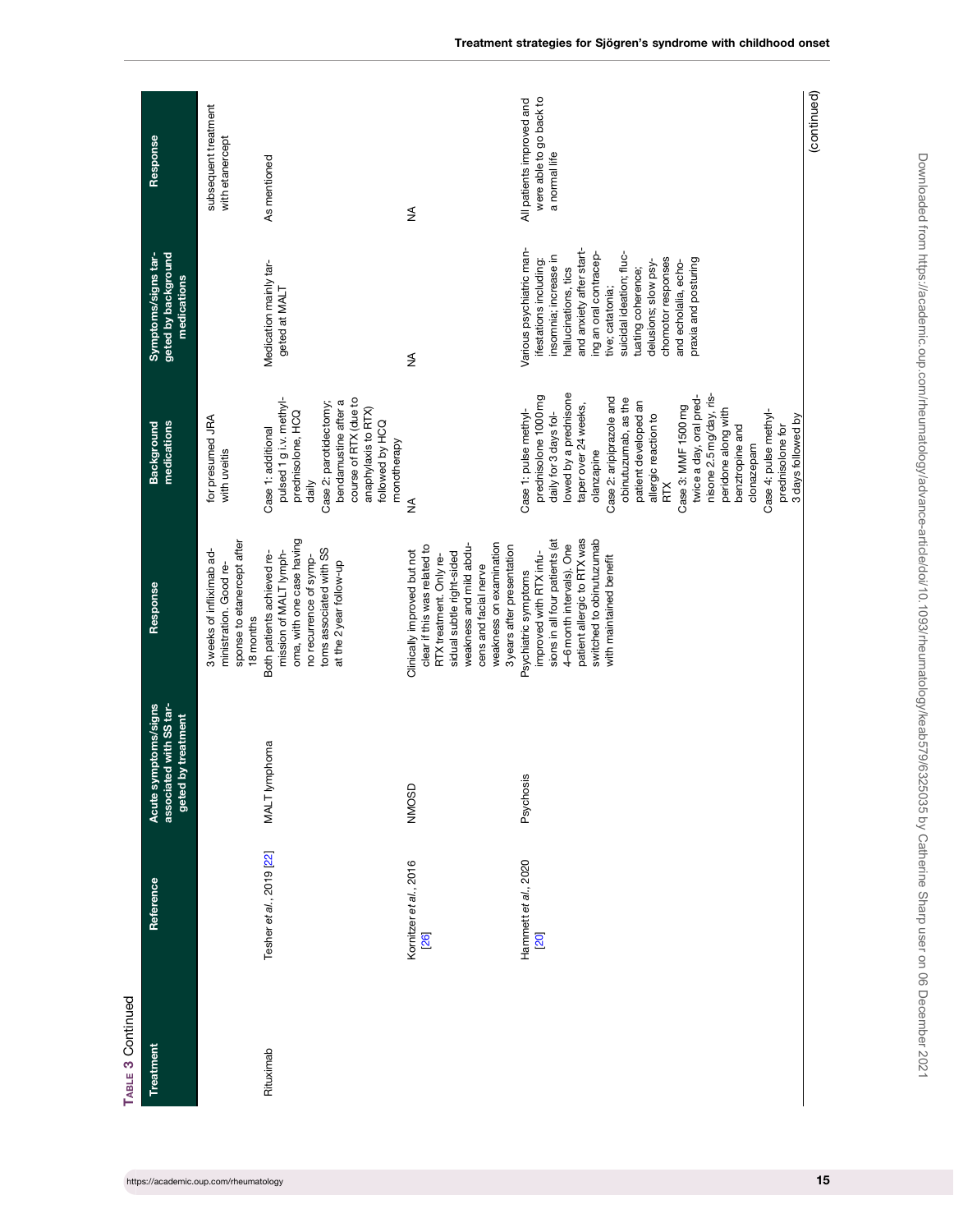| Treatment   | Reference                | mptoms/signs<br>associated with SS tar-<br>geted by treatment<br>Acute sy | <b>Response</b>                                                                                                                                       | medications<br>Background                                                                                                                                                                                                                               | Symptoms/signs tar-<br>geted by background<br>medications | Response           |
|-------------|--------------------------|---------------------------------------------------------------------------|-------------------------------------------------------------------------------------------------------------------------------------------------------|---------------------------------------------------------------------------------------------------------------------------------------------------------------------------------------------------------------------------------------------------------|-----------------------------------------------------------|--------------------|
| Tocilizumab | Marino et al., 2017 [53] | NMOSD                                                                     | Neurological manifestations:<br>left vision loss, right hemi-<br>paresis and lethargy not<br>well controlled by RTX<br>methylprednisolone<br>and i.v. | No concomitant medica-<br>RTX followed by MMF.<br>oral prednisone taper,<br>tient continued flaring<br>Despite complete de-<br>lymphocytes, the pa-<br>pletion of CD19 <sup>+</sup> B<br>tion. Previous treat-<br>ment with CYC and<br>HCQ 200 mg daily | Same manifestations                                       | Clinical remission |

AIH: autoimmune hepatitis; NA: not available. not available. .<br>≦ autoimmune hepatitis; 吉

visual symptoms [\[29\]](#page-19-0), hypersensitivity [[11](#page-18-0)], recurrence of parotitis [[28](#page-19-0)] or a lack of clinical benefit [[11](#page-18-0), [41](#page-19-0)]). However, data on HCQ efficacy were lacking in 32% (15/46) of children.

# MTX

MTX was prescribed in 5.8% (8/137) of children with SS. The mean age at SS diagnosis was 10 years (range 2–17) with an equal distribution of sexes (4 females, 4 males).

Among this small number of children treated with MTX, 25% (2/8) had an overlapping diagnosis of JIA [\[11](#page-18-0), [13](#page-19-0)] and 25% (2/8) presented with RTA at disease onset [[21](#page-19-0), [36](#page-19-0)]. The main clinical indications were arthralgia and purpura [[33](#page-19-0) , [35\]](#page-19-0), polyarthritis [[21\]](#page-19-0) and JIA [\[11\]](#page-18-0). The weekly MTX dose varied from 2.5 mg (age 2 years 7 months)  $[35]$  to 10 mg/m<sup>2</sup> (age 13 years)  $[33]$  to 25 mg once a week (age 10 years) [\[21\]](#page-19-0). Where reported (4/8 patients), MTX was associated with clinical benefit.

# AZA

Only a very small proportion of children with SS [2% (3/137)] were prescribed AZA. All three patients were female with an average age at SS diagnosis of 15 years [[13](#page-19-0), [14,](#page-19-0) [16,](#page-19-0) [23](#page-19-0), [32](#page-19-0)]. The clinical indications were overlapping JIA and SLE with autoimmune hepatitis phenotypes [[11](#page-18-0), [13](#page-19-0)] as well as TIN, in which case AZA was used as the initial therapy, followed by MMF after a loss of efficacy [\[46\]](#page-19-0).

# **CYC**

Nine girls with a mean age at SS diagnosis of 11.5 years [[9–](#page-18-0)[14](#page-19-0), [16,](#page-19-0) [23,](#page-19-0) [32\]](#page-19-0) were treated with CYC for a diagnosis of TIN [[14](#page-19-0) , [21\]](#page-19-0), neuromyelitis optica spectrum disorder (NMOSD) [[29](#page-19-0)], isolated PH [[39](#page-19-0)], SS presenting with psychiatric symptoms [[20\]](#page-19-0) or CNS involvement associated with thyroiditis [\[25\]](#page-19-0). The most detailed case was that of a 9-year-old girl with symptoms onset at age 6 years, who experienced recurrent parotid enlargement, xerostomia, purpura and exertional dyspnoea and was eventually diagnosed as severe isolated PH associated with SS based on clinical manifestations, hyperglobulinemia, positive ANA, SSA and SSB and an abnormal Schirmer test [\(Table 3\)](#page-12-0). The patient received CYC at a dose of 100 mg every other day alongside prednisolone, diltiazem and anticoagulant therapy with significant improvement [[39](#page-19-0)].

#### **MMF**

MMF was used to treat four patients with SS and an additional diagnosis of NMOSD [\[29\]](#page-19-0) or TIN [[46](#page-19-0)] or as maintenance therapy for severe renal involvement evident on biopsy [[21](#page-19-0)] [\(Table 3](#page-12-0)). MMF was also given as maintenance therapy in combination with RTX for one patient with SS manifesting with psychiatric symptoms, with good response [[20](#page-19-0)].

#### Ciclosporin A

Ciclosporin A was given to three patients but a favourable response to treatment was only documented in one

TABLE 3 Continued

**TABLE 3 Continued**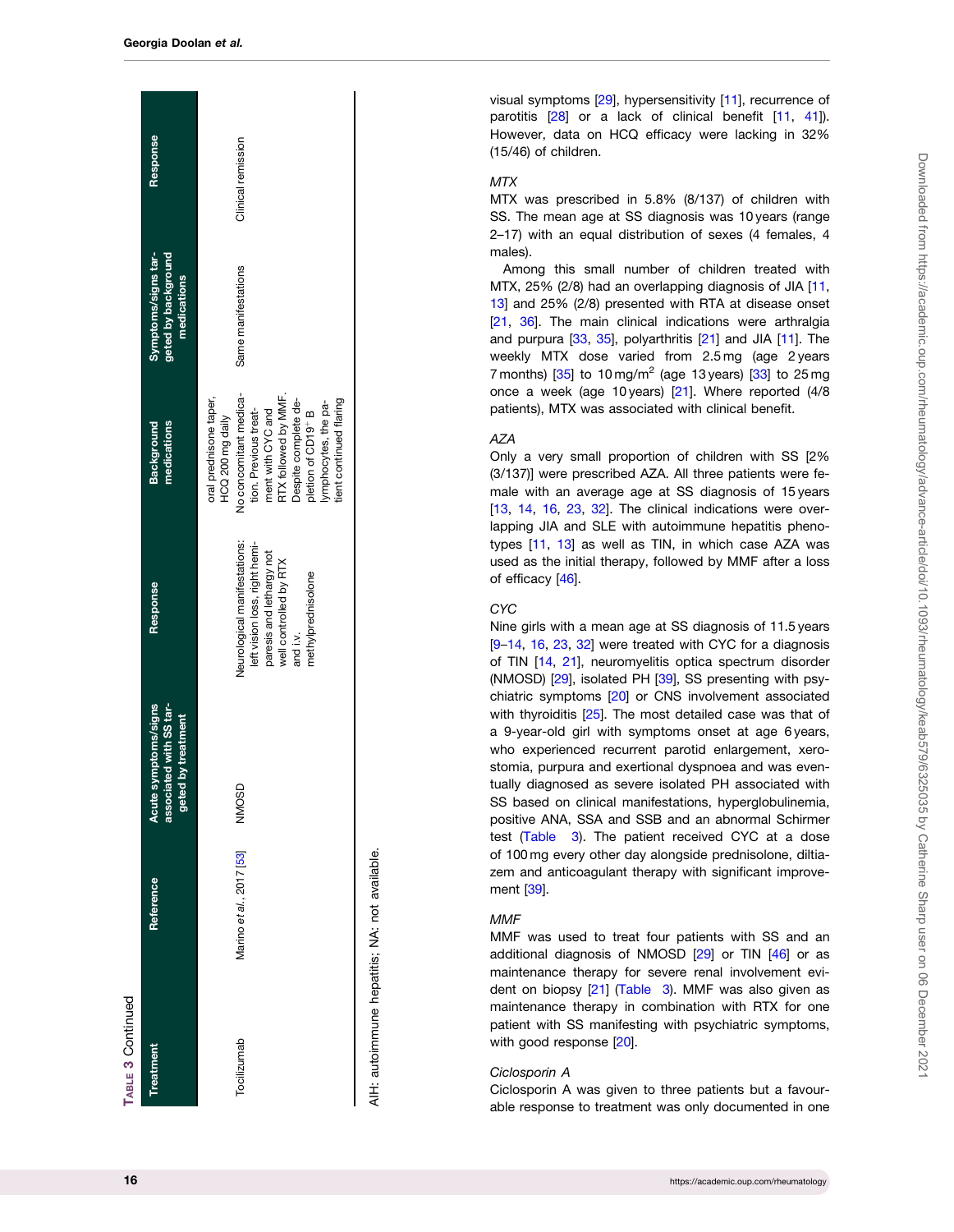<span id="page-16-0"></span>case report of a 16-year-old female with a diagnosis of SS with dRTA [[40](#page-19-0)].

#### SSZ

One female patient, age 12 years, was prescribed SSZ 400 mg/day in combination with HCQ for arthritis associated with SS and achieved remission of joint pain after 2 months of treatment [\[47\]](#page-19-0).

#### Evidence for use of biologic DMARDs

Biologic treatments such as RTX and etanercept or infliximab were prescribed in a minority of patients. Of the nine patients that were prescribed RTX, two patients had a diagnosis of MALT lymphoma [\[22](#page-19-0)], three patients had NMOSD [\[26,](#page-19-0) [29](#page-19-0)] and four adolescent patients had SS presenting with severe psychiatric symptoms [[20\]](#page-19-0).

One patient (female, age 15 years) who was diagnosed with MALT lymphoma achieved remission of  $>$ 3 years following four 375 mg/m<sup>2</sup> once-weekly doses of RTX, alongside pulsed i.v. methylprednisolone and regular HCQ at a dose of 200 mg/day [\[22\]](#page-19-0), while another patient reported an anaphylactic reaction with the second RTX infusion [[22\]](#page-19-0) [\(Table 3](#page-12-0)). Both patients (a boy and a girl) had parotid gland involvement and were diagnosed at age 15 years. The boy had additional features of arthritis and was treated with parotidectomy and bendamustine after a course with RTX associated with anaphylaxis; he was discharged on HCQ monotherapy. The girl received additional treatment with i.v. methylprednisolone and HCQ daily. Both patients achieved remission of MALT lymphoma ([Table 3\)](#page-12-0).

There is no mention of response to RTX in two cases of NMOSD [[29\]](#page-19-0), while good clinical outcome was reported in the third case [\[26\]](#page-19-0) ([Table 3\)](#page-12-0). Of the four patients who were given RTX for SS with psychiatric involvement, three patients experienced significant improvement in symptoms and were able to be weaned off antipsychotics [\[20\]](#page-19-0). RTX was discontinued in the remaining patient due to the development of RTXinduced serum sickness and obinutuzumab was commenced as an alternative, with good response [\[20\]](#page-19-0).

Treatment with etanercept was initiated in one child with SS and juvenile arthritis was reported extensively in the literature [[11,](#page-18-0) [21,](#page-19-0) [34](#page-19-0)] and was associated with clinical benefit ([Table 3\)](#page-12-0).

#### Other immunomodulatory therapies

Intravenous immunoglobulin (IVIG) was successfully prescribed for indications such as hepatitis, myositis, pericarditis and oral dryness in one patient [\[13\]](#page-19-0) and was also given in combination with steroids and MTX to treat CNS manifestations in another patient with good clinical outcomes [\[11\]](#page-18-0).

There was also evidence of therapeutic success with tocilizumab in a boy with neurological manifestations compatible with NMOSD (left vision loss, right hemiparesis and lethargy) who was subsequently diagnosed with SS at age 14 years based on a combination of dry mouth, positive serology and the presence of parotid cysts on MRI [\[53\]](#page-20-0). Treatment with tocilizumab was

initiated after four courses of RTX and i.v. methylprednisolone over 2 years that were not successful in controlling neurological relapses. Treatment with tocilizumab was associated with no further relapses after 3 years.

# Evidence for use of topical treatments and other therapies for oral dryness

A total of 17 of 137 children (12.4%) were prescribed treatments for their oral sicca symptoms. Their mean age at SS diagnosis was 11.5 years [[2](#page-18-0)–[14](#page-19-0), [16,](#page-19-0) [23](#page-19-0)] and 76% (13/17) were females.

A significant proportion of children [35% (6/17)] were prescribed oral pilocarpine as treatment for their oral sicca symptoms [\[15,](#page-19-0) [23\]](#page-19-0). There was evidence of clinical benefit in all patients.

Other treatments were also prescribed for oral symptoms or as prophylactic treatment against dental caries, ranging from bromhexine [\[18\]](#page-19-0), sodium fluoride topical treatment for enamel protection [\[35,](#page-19-0) [45\]](#page-19-0), fluoride varnish for dental caries [[31](#page-19-0)], artificial saliva [\[37,](#page-19-0) [50](#page-20-0)] and oral mucolytic treatment [\[42](#page-19-0)], with evidence of overall benefit, with the exception of oral bromhexine, for which the outcome of treatment was not specified [\[18\]](#page-19-0).

# Evidence for use of topical treatments and other therapies for ocular symptoms

A total of 19% (26/137) of children were prescribed treatments for their ocular sicca symptoms. Data about the patients' ages were retrievable in 81% (21/26) of children: the mean age at SS diagnosis was 13 years (range 7–17) and 77% (20/26) were females. The most used therapeutic interventions for eye dryness were hu-midifier eye drops [\[17](#page-19-0)], artificial tears [\[18,](#page-19-0) [22](#page-19-0), [27](#page-19-0), [28,](#page-19-0) [32,](#page-19-0) [42](#page-19-0), [51](#page-20-0)] and topical lubricants [\[25,](#page-19-0) [28](#page-19-0)], however, the response to treatment was not specified in the majority of cases.

# **Conclusion**

This methodologically robust systematic review of the literature demonstrates that there is currently no standardized treatment regime for childhood-onset SS and that the therapeutic decisions are based on clinicians' expertise and preference and very likely derived from adult SS studies. In addition, there are no validated disease activity outcome measures for use in children with SS, thus the response to treatment was assessed based entirely on clinician opinion.

The British Society for Rheumatology (BSR) guidelines for the management of adults with SS [[54](#page-20-0)] recommend a few general strategies for treatment, including conservation of oral and ocular secretions and replacement of tears and saliva, therapies for stimulating oral and ocular secretions (including pilocarpine, cevimeline and nizatidine) and treatment of severe ocular complications (topical ciclosporin) and glandular swelling (short courses of oral steroids or i.m. depomedrone). Corticosteroids, including pulse therapy, are recommended for lung, haematological, renal and neurological manifestations in combination with other DMARDs, while low-dose oral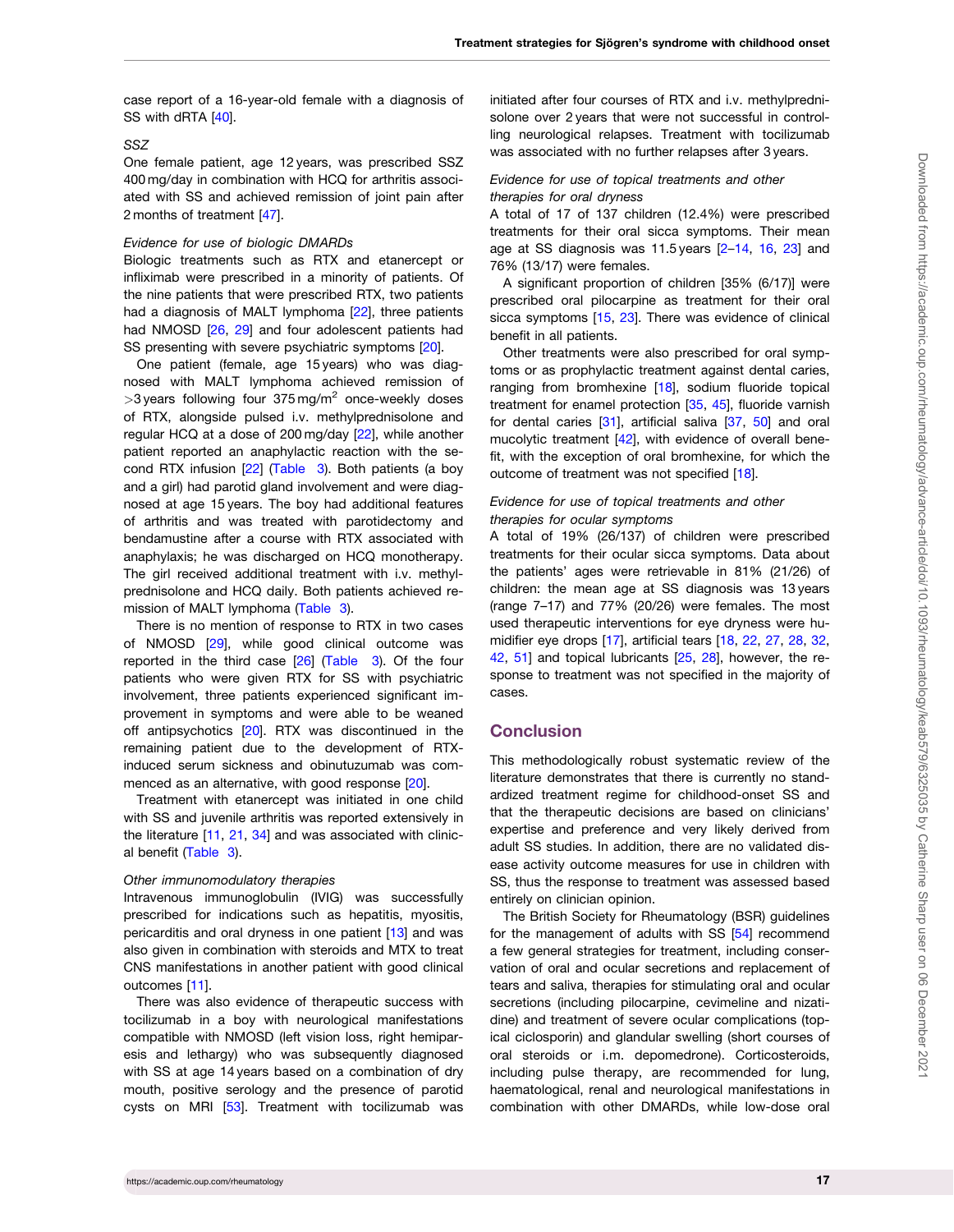<span id="page-17-0"></span>prednisolone (5–7.5 mg/day) could provide a modest benefit for sicca symptoms.

HCQ is recommended as the first-line treatment in adults with systemic disease manifestations, specifically skin disease, joint disease or fatigue [\[54](#page-20-0)]: MTX for inflammatory arthritis; AZA for lung disease, myelopathy and cytopaenia; and MMF for lung disease and cytopaenia, while CYC may be considered in patients with organ-threatening systemic complications such as CNS, renal or lung disease. The BSR guidelines recommend the use of RTX in patients with systemic disease manifestations refractory to other immunosuppressant agents and in those with particular manifestations such as lymphoma, immune thrombocytopenia, vasculitic neuropathy or cryoglobulinaemia [[54\]](#page-20-0). There is no current evidence to suggest RTX efficacy in the treatment of sicca symptoms and non-specific symptoms including fatigue [\[55\]](#page-20-0).

The most frequently used treatments in children with SS were corticosteroids, HCQ and NSAIDs, with conventional and biologic DMARDs being reserved for selected cases. From the 43 studies that were included in this systematic literature review, a few general therapeutic trends emerged.

HCQ was predominantly used to treat parotid swelling and as a background treatment for other manifestations such as fatigue, LIP and MALT lymphoma, while inflammatory arthritis and arthralgia were frequently treated with NSAIDs, MTX or anti-TNF blockade, especially in the case of patients with overlapping phenotypes with juvenile arthritis.

Corticosteroids were frequently given in children with SS, particularly in those with systemic flares and severe disease presentations. Methylprednisolone i.v. was often prescribed as pulse therapy alongside other immunosuppressive agents to treat children with acute clinical deterioration and severe disease phenotypes, which included CNS involvement, MALT lymphoma and severe renal disease. Oral prednisolone was also used in the treatment of parotitis with good clinical response. Biologic treatments such as RTX were only reserved for children with MALT lymphoma and NMOSD, while

etanercept was only given to children with various types of juvenile arthritis.

Treatment with RTX and CYC was reserved for severe cases of SS with childhood onset, with CNS involvement, MALT lymphoma, severe renal disease and PH. The clinical observations derived from this systematic review conclude that the paediatric practice aligns with the current BSR guidance for treatment of adults with SS, where RTX and CYC are reserved for patients with organ-threatening systemic complications [[54](#page-20-0)].

Regarding the efficacy of various treatments used in SS with childhood onset, most reports described good or stable outcomes following various expert clinician treatment choices, except for a handful of cases that described no clinical improvement or adverse effects to treatment. This may be explained by the well-recognized effect of publication bias, as clinicians reporting therapeutic success are more likely to publish their observations. Treatment with MTX, AZA, ciclosporin A and NSAIDs predominantly reported stable outcomes and improvement of symptoms overall.

It is important to note that a large proportion of treatments were given as combination therapy and therefore it is difficult to attribute the efficacy of a certain treatment Some children also had overlapping clinical phenotypes that could have driven the treatment decisions.

We summarize in Fig. 2 the main treatment choices and clinical indications for which low-quality evidence for efficacy was available. In addition, there was also an abundance of missing information from some of the case reports, including treatment dose, clinical indication for starting treatment, symptoms targeted by treatment and clinical benefit. Another limitation of case reports and case series is the lack of representability, precluding any assumption of therapeutic efficacy based on individual cases. Due to the rarity and heterogeneity in presentation of SS in children, there are currently no RCTs reported in the literature to assess the evidence for efficacy of any of the treatments available.

The poor quality of the literature data extracted by this systematic review is one of the major limitations of this report, as no reliable conclusion regarding the



FIG. 2 Treatments associated with low evidence of efficacy in SS with childhood onset and their clinical indications

LAD: lymphadenopathy.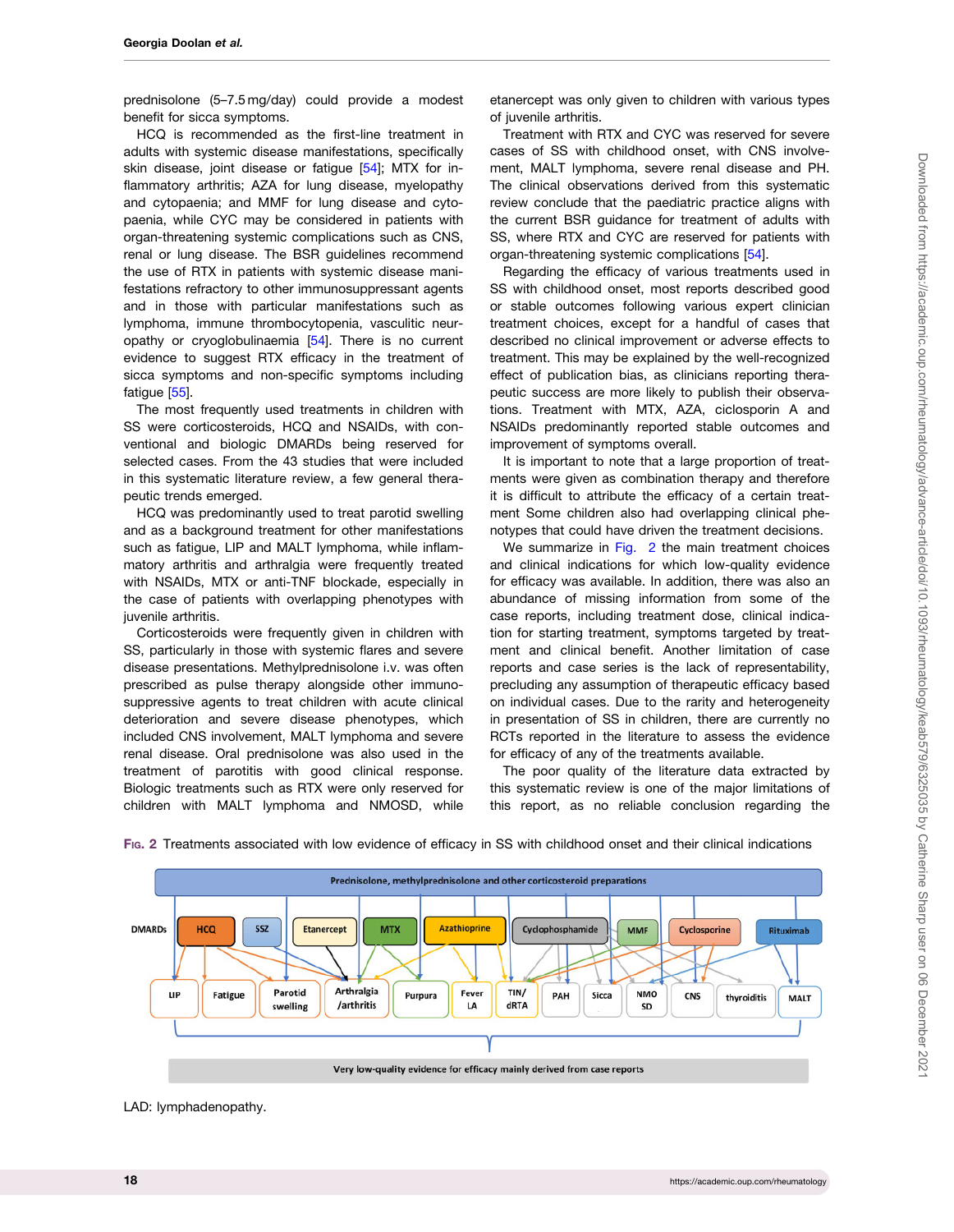<span id="page-18-0"></span>efficacy of available therapies for SS with childhood onset can be drawn.

In conclusion, this systematic literature review demonstrates the high heterogeneity in presentation of SS in children and adolescents as well as in the use of various therapies and combinations of treatments to address their clinical manifestations.

Based on available evidence and evidence from adult disease, we can recommend the use or oral NSAIDs and corticosteroids for less severe manifestations, such as rashes, arthralgia, as first-line therapy for arthritis and for recurrent parotitis, as there is evidence of some benefit. In addition, steroid treatment was effective in treating renal disease [\[19,](#page-19-0) [47](#page-19-0)] or neurological manifestations [[14](#page-19-0), [38](#page-19-0), [49\]](#page-20-0) without additional DMARD therapy in some selected cases. Treatment with HCQ is recommended in patients with persistent arthralgia, myalgia and recurrent parotitis, while the use of MTX and anti-TNF blockade could be beneficial in children with persistent inflammatory arthritis. Some of the severe disease manifestations affecting kidneys, lungs and CNS are likely to benefit from pulse corticosteroid followed by gradually tapered oral therapy, in addition to stronger immunosuppressive treatments such as CYC, MMF, AZA and RTX. RTX seems to be effective in controlling psychiatric symptoms associated with SS in children and adolescents. The use of topical treatments for dryness is also recommended for symptomatic relief.

At present, there are no good-quality studies in SS with childhood onset to enable any clinical recommendations for strict selection of therapies. As the disease is rare in children compared with adults, further research into establishing validated classification criteria and disease outcome measures tailored for young people with SS is required.

In conclusion, we recommend clinicians have a higher level of suspicion for a potential diagnosis of SS in children and adolescents presenting with recurrent parotid swelling and heterogeneous clinical manifestations not explained by an alternative diagnosis at any age. Pursuing a tissue biopsy to guide the diagnosis or performing extensive SS-specific investigations is required in many cases because of the lack of validated diagnostic or classification criteria in children. Clinicians have a reasonably large therapeutic armamentarium to choose from based on patients' clinical presentation and evolution. The severe organ involvement associated with SS is likely to respond to a combination of strong immunosuppression and high steroid doses. Future research is required to establish the long-term outcomes of children with SS into adulthood. Children should also be included in adult RCTs to investigate new therapeutic strategies before good evidence-based treatment recommendations for this patient population can be made.

Funding: This research was funded by the National Institute of Health Research (NIHR) University College London Hospitals (UCLH) Biomedical Research Centre (BRC525/III/CC/191350, BRC 773III/CC/101350) and

Lupus UK. This work was performed within the Centre for Adolescent Rheumatology Versus Arthritis at UCLH and Great Ormond Street Hospital supported by grants from Versus Arthritis (21593 and 20164). The views expressed are those of the authors and not necessarily those of the National Health Service, the NIHR or the Department of Health.

Disclosure statement: The authors have declared no conflicts of interest.

# Data availability statement

Data extraction files are available upon request.

#### **References**

- [1](#page-1-0) Bowman SJ. Primary Sjögren's syndrome. Lupus 2018; 27:32–5.
- [2](#page-1-0) Virdee S, Greenan-Barrett J, Ciurtin C. A systematic review of primary Sjögren's syndrome in male and paediatric populations. Clin Rheumatol 2017;36:2225–36.
- [3](#page-1-0) Ciurtin C, Cho Y, Al-Obaidi M, EC J, Price EJ. Barriers to translational research in Sjögren's syndrome with childhood onset: challenges of recognising and diagnosing an orphan rheumatic disease. Lancet Rheumatol 2021;3:e138–48.
- [4](#page-1-0) Ramos-Casals M, Acar-Denizli N, Vissink A et al. Childhood-onset of primary Sjogren's syndrome: phenotypic characterization at diagnosis of 158 children. Rheumatology (Oxford) 2021;doi: 10.1093/rheumatology/keab032
- [5](#page-1-0) Hammenfors DS, Valim V, Bica Berg Pasoto SG et al. Juvenile Sjögren's syndrome: clinical characteristics with focus on salivary gland ultrasonography. Arthritis Care Res 2020;72:78–87.
- [6](#page-1-0) Tucker L, Ciurtin C. Sjögren's syndrome and immunoglobulin-G4 disease. In: RE Petty, RA Laxer, CB Lindsley et al. (eds.). Textbook of pediatric rheumatology. 8th ed. Amsterdam: Elsevier, 2020:417–28.
- [7](#page-1-0) Tsuboi H, Honda F, Takahashi H et al. Pathogenesis of IgG4-related disease. Comparison with Sjögren's syndrome. Mod Rheumatol 2020;30:7–16.
- [8](#page-1-0) Basiaga ML, Stern SM, Mehta JJ et al. Childhood Sjögren syndrome: features of an international cohort and application of the 2016 ACR/EULAR classification criteria. Rheumatology 2021;60:3144–55.
- [9](#page-1-0) Barůňková J, Šedivá A, Vencovský J, Tesař V. Primary Sjogren's syndrome in children and adolescents: proposal for diagnostic criteria. Clin Exp Rheumatol 1999;17:381–6.
- [10](#page-1-0) Weisman MH. Sjogren's disease. Rheum Dis Clin N Am 2016;42:xi–xii.
- [11](#page-1-0) Singer NG, Tomanova-Soltys I, Lowe R. Sjögren's syndrome in childhood. Curr Rheumatol Rep 2008;10: 147–55.
- [12](#page-1-0) Cimaz R, Casadei A, Rose C et al. Primary Sjogren syndrome in the paediatric age: a multicentre survey. Eur J Pediatr 2003;162:661–5.

Downloaded from https://academic.oup.com/rheumatology/advance-article/doi/10.1093/rheumatology/keab579/6325035 by Catherine Sharp user on 06 December 202 Downloaded from https://academic.oup.com/rheumatology/advance-article/doi/10.1093/rheumatology/keab579/6325035 by Catherine Sharp user on 06 December 2021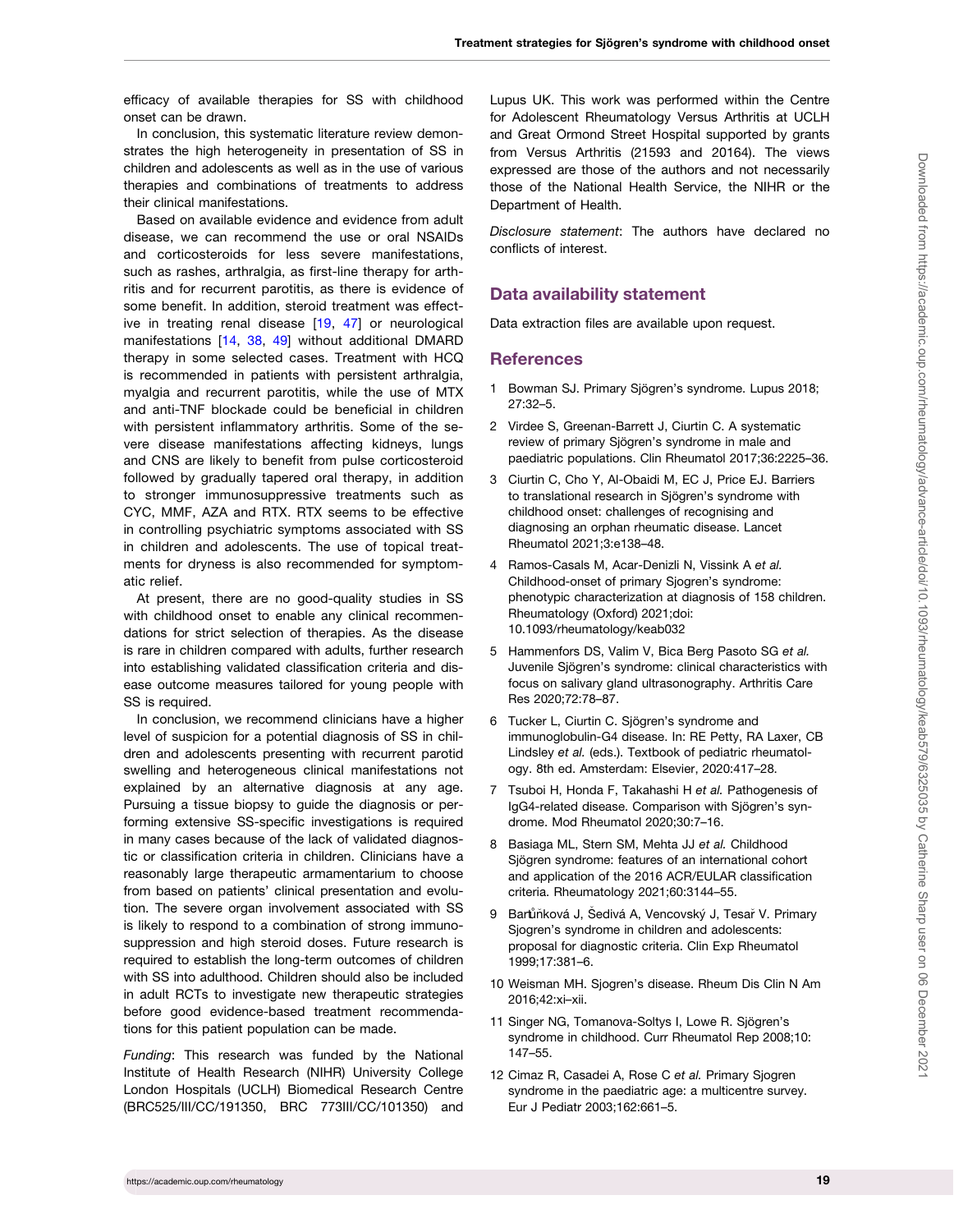- <span id="page-19-0"></span>[13](#page-3-0) Schuetz C, Prieur AM, Quartier P. Sicca syndrome and salivary gland infiltration in children with autoimmune disorders: when can we diagnose Siögren's syndrome? Clin Exp Rheumatol 2010;28:434–9.
- [14](#page-1-0) Kobayashi I, Furuta H, Tame A et al. Complications of childhood Sjogren syndrome. Eur J Pediatr 1996;155: 890–4.
- [15](#page-3-0) Tomiita M, Takei S, Kuwada N et al. Efficacy and safety of orally administered pilocarpine hydrochloride for patients with juvenile-onset Sjögren's syndrome. Mod Rheumatol 2010;20:486–90.
- [16](#page-1-0) Franklin DJ, Smith RJ, Person DA, Pflugfelder SC. Sjögren's syndrome in children. Otolaryngol Head Neck Surg 1986;94:230–5.
- [17](#page-3-0) Saad-Magalhães C, De Souza Medeiros PB, de Oliveira Sato JCustódio-DominguesMA. Clinical presentation and salivary gland histopathology of paediatric primary Sjögren's syndrome. Clin Exp Rheumatol 2011;29:589-93.
- [18](#page-4-0) Hamzaoui A, Harzallah O, Attia S et al. Le syndrome de Goujerot-Sjogren juvénile: à propos de 3 cas. Archives de Pediatrie 2010;17:1531–34.
- [19](#page-4-0) Yang L, Wang L, Peng S. [Primary Sjogren's syndrome in children: a case report of 4 case]. Zhongguo Dang Dai Er Ke Za Zhi 2009;11:233–4.
- [20](#page-4-0) Hammett EK, Fernandez-Carbonell C, Crayne C et al. Adolescent Sjogren's syndrome presenting as psychosis: a case series. Pediatr Rheumatol 2020;18:15.
- [21](#page-4-0) Pessler F, Emery H, Dai L et al. The spectrum of renal tubular acidosis in paediatric Sjögren syndrome. Rheumatology 2006;45:85–91.
- [22](#page-5-0) Tesher MS, Esteban Y, Henderson TO, Villanueva G, Onel KB. Mucosal-associated lymphoid tissue (MALT) lymphoma in association with pediatric primary Sjogren syndrome: 2 cases and review. J Pediatr Hematol Oncol 2019;41:413–6.
- [23](#page-1-0) De Souza TR, Silva IHM, Carvalho AT et al. Juvenile Sjögren syndrome: distinctive age, unique findings. Pediatr Dent 2012;34:427–30.
- [24](#page-5-0) Houghton KM, Cabral DA, Petty RE, Tucker LB. Primary Sjögren's syndrome in dizygotic adolescent twins: one case with lymphocytic interstitial pneumonia. J Rheumatol 2005;32:1603–6.
- [25](#page-5-0) Berman JL, Kashii S, Trachtman MS, Burde RM. Optic neuropathy and central nervous system disease secondary to Sjögren's syndrome in a child. Ophthalmology 1990;97:1606–9.
- [26](#page-5-0) Kornitzer V, Kimura Y, Ginger J. Primary Sjögren syndrome in a child with a neuromyelitis optica spectrum disorder. J Rheumatol 2016;43:1260–1.
- [27](#page-5-0) Ostuni PA, Ianniello A, Sfriso P et al. Juvenile onset of primary Sjögren's syndrome: report of 10 cases. Clin Exp Rheumatol 1996;14:689–93.
- [28](#page-5-0) Baszis K, Toib D, Cooper M, French A, White A. Recurrent parotitis as a presentation of primary pediatric Sjögren syndrome. Pediatrics 2012;129:e179-82.
- [29](#page-5-0) Gmuca S, Lieberman SM, Mehta J. Pediatric neuromyelitis optica spectrum disorder and Sjögren syndrome: more common than previously thought? J Rheumatol 2017;44:959–60.
- [30](#page-5-0) Flaitz CM. Parotitis as the initial sign of juvenile Siögren's syndrome. Pediatr Dent 2001;23:140–42.
- [31](#page-5-0) Nathavitharana KA, Tarlow MJ, Bedi R, Southwood TR. Primary Sjogren's syndrome and rampant dental caries in a 5-year-old child. Int J Paediatr Dent 1995;5:173–6.
- [32](#page-5-0) Siamopoulou-Mavridou A, Drosos AA, Andonopoulos AP. Sjogren syndrome in childhood: report of two cases. Eur J Pediatr 1989;148:523–4.
- [33](#page-5-0) Civilibal M, Canpolat N, Yurt A et al. A child with primary Sjögren syndrome and a review of the literature. Clin Pediatr 2007;46:738–42.
- [34](#page-6-0) Pessler F, Monash B, Rettig P et al. Sjögren syndrome in a child: favorable response of the arthritis to TNF $\alpha$ blockade. Clin Rheumatol 2006;25:746–8.
- [35](#page-6-0) de Oliveira MA, de Rezende NPM, Maia CMF, Gallottini M. Primary Sjögren syndrome in a 2-year-old patient: role of the dentist in diagnosis and dental management with a 6-year follow-up. Int J Paediatr Dent 2011;21:471–5.
- [36](#page-6-0) Ohlsson V, Strike H, James-Ellison M, Tizard EJ, Ramanan AV. Renal tubular acidosis, arthritis and autoantibodies: primary Sjögren's syndrome in childhood. Rheumatology 2006;45:238–40.
- [37](#page-6-0) Nikitakis NG, Rivera H, Lariccia C, Papadimitriou JC, Sauk JJ. Primary Sjögren syndrome in childhood: report of a case and review of the literature. Oral Surg Oral Med Oral Pathol Oral Radiol Endod 2003;96:42–7.
- [38](#page-6-0) Ohtsuka T, Saito Y, Hasegawa M et al. Central nervous system disease in a child with primary Sjögren syndrome. J Pediatr 1995;127:961–3.
- [39](#page-6-0) Zhang X, Zeng X. Severe pulmonary hypertension in pediatric primary Sjögren syndrome: a case report. J Clin Rheumatol 2007;13:276–7.
- [40](#page-6-0) Skalova S, Minxova L, Slezak R. Hypokalaemic paralysis revealing Sjogren's syndrome in a 16-year old girl. Ghana Med J 2008;42:124–8.
- [41](#page-6-0) Moy MM, Mandel L. Identifying primary Sjögren syndrome in children: case report. J Oral Maxillofac Surg 2014;72:2485–90.
- [42](#page-6-0) Ladino RM, Gasitulli OA, Campos MX. Síndrome de Sjögren: caso clínico. Rev Chil Pediatr 2015;86:47-51.
- [43](#page-6-0) Thouret MC, Sirvent N, Triolo V et al. Syndrome de Gougerot-Sjögren primitif chez une fille de 13 ans. Arch Pediatr 2002;9:142–6.
- [44](#page-6-0) Shahi E, Donati C, Gattinara M, Pontikaki I, Gerloni V. Primary Sjögren syndrome: report of a 10 years old girl with local edema and positivity of anti SS-A and anti SS-B autoantibodies. Reumatismo 2011;63:97–100.
- [45](#page-6-0) Sardenberg F, Goursand D, Polletto LT et al. Oral manifestations and treatment of a child with Sjögren's syndrome. J Dent Child 2010;77:102–5.
- [46](#page-6-0) Bogdanović R, Basta-Jovanović G, Putnik J, Stajić N, Paripovic A. Renal involvement in primary Sjogren syndrome of childhood: case report and literature review. Mod Rheumatol 2013;23:182–9.
- [47](#page-6-0) Zhao J, Chen Q, Zhu Y et al. Nephrological disorders and neurological involvement in pediatric primary Sjogren syndrome: a case report and review of literature. Pediatr Rheumatol Online J 2020;24:39.